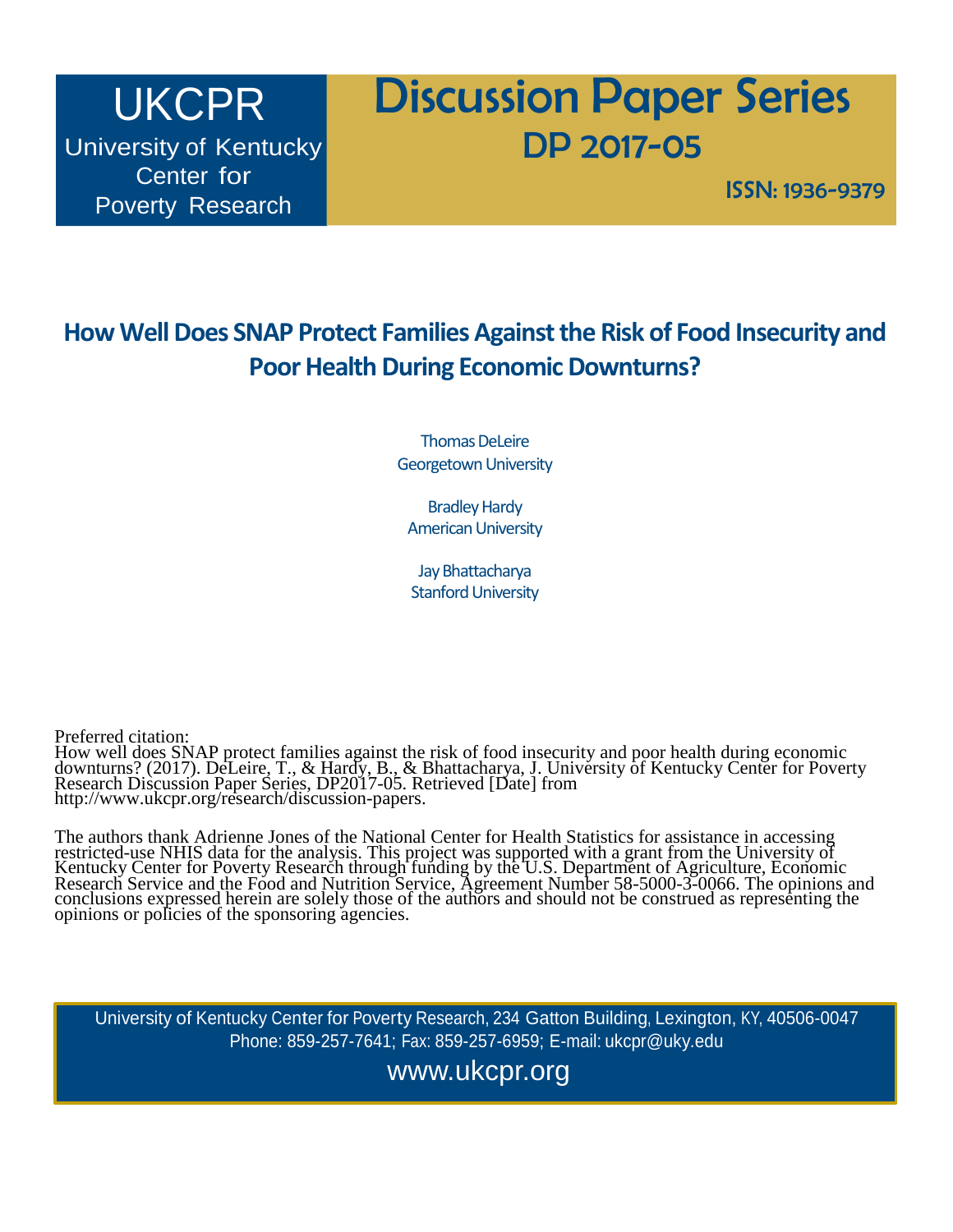## **FINAL REPORT**

# UNIVERSITY OF KENTUCKY CENTER FOR POVERTY RESEARCH

# HOW WELL DOES SNAP PROTECT FAMILIES AGAINST THE RISK OF FOOD INSECURITY AND POOR HEALTH DURING ECONOMIC DOWNTURNS?

Thomas DeLeire, Ph.D. (PI), Georgetown University

Bradley Hardy, Ph.D. (Co-I), American University

Jay Bhattacharya, M.D., Ph.D. (Consultant), Stanford University

April 4, 2017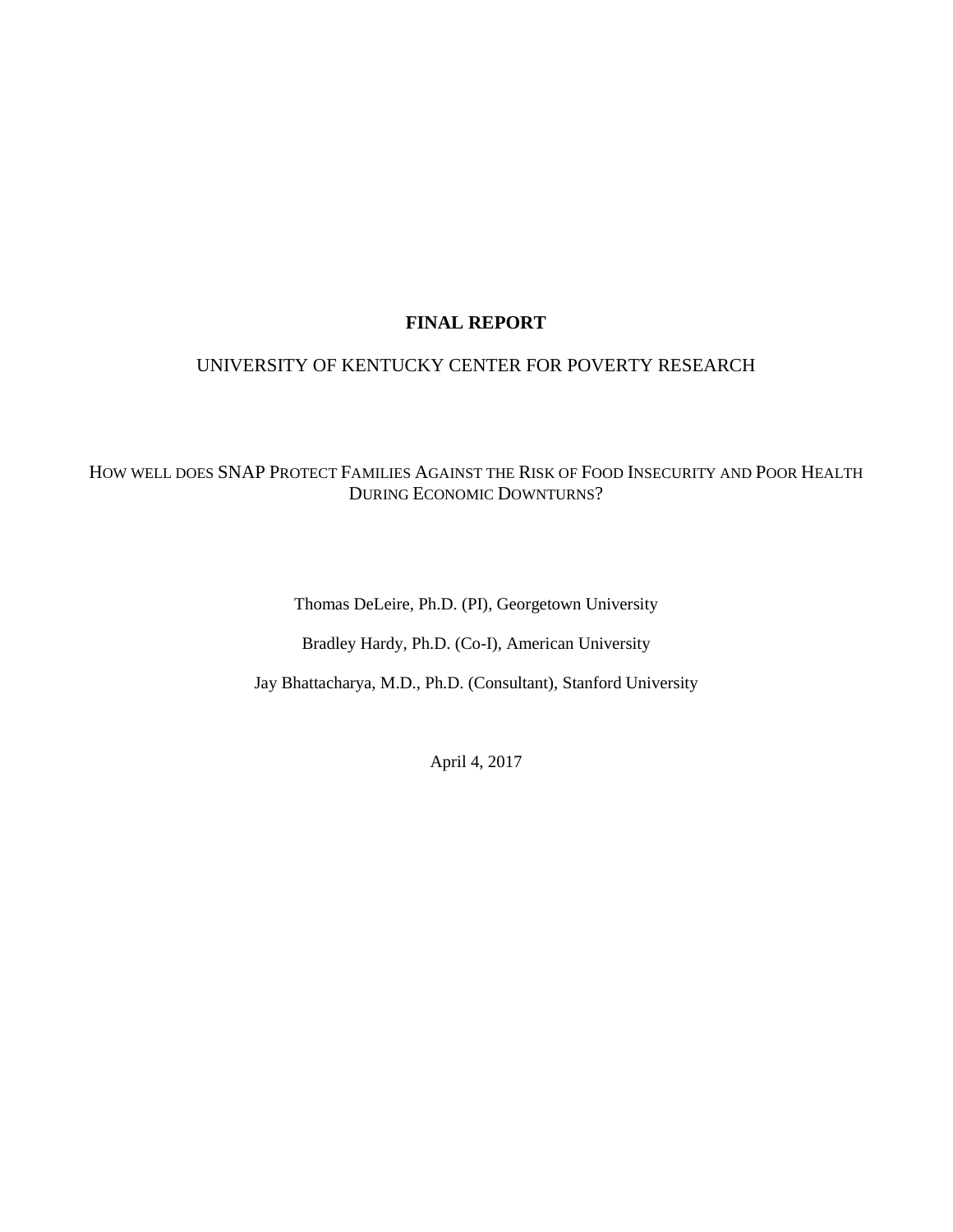#### ABSTRACT

Our research project addressed the question of how well SNAP and the social safety net protects families against the risk of food insecurity and poor health during economic downturns. Previous research has documented the relationship between reductions in family incomes and food insufficiency and has examined the effects of resources that mitigate the effects of income volatility. The U.S. social safety net, including SNAP, exists to mitigate the deleterious effects of swings in family income, particularly among low- and moderate-income households. This work compares outcomes for lower income families and higher income families in response to economic downturns. To the extent that nutritional, food security and food-related health outcomes are unaffected by economic downturns, there is implicit evidence that the social safety net is working to protect economically disadvantaged families.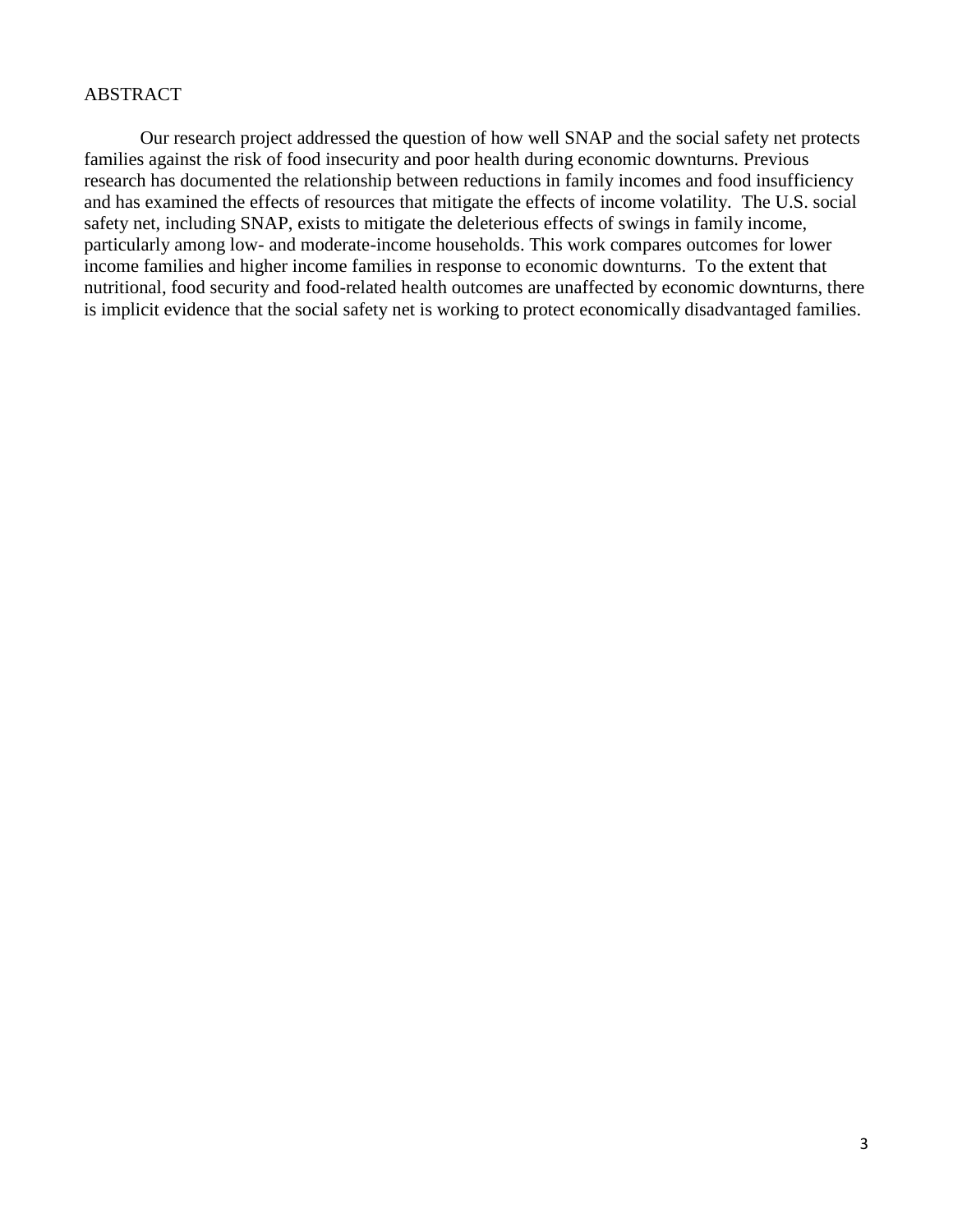# EXECUTIVE SUMMARY

This study compares outcomes for families across the economic spectrum, from low to high income, in response to economic downturns. To the extent that nutritional, food security and foodrelated health outcomes are unaffected by economic downturns, there is implicit evidence that the social safety net is working to protect economically disadvantaged families.

We propose five hypotheses, which we explore using data from the National Health Interview Survey. These hypotheses are:

- 1. Low-income individuals and families have worse health and lower food security relative to higher income individuals and families.
- 2. Economic downturns lead to worse health and lower food security, on average.
- 3. The negative impact of economic downturns on health and food security are larger for lowincome individuals and families relative to higher income individuals and families.
- 4. Participation in safety net programs, including SNAP, reduce the impact of both income and of economic downturns on health and food security.
- 5. Participation in safety net programs, including SNAP, helps mitigate the negative impact of economic downturns on low-income individuals and families.

Our results provide strong confirmation for our first hypothesis. The relationship between income and both food insecurity and health can be found across a large number if outcomes. Moreover, the size of this income gradient is large and economically meaningful.

However, we find mixed and inconclusive evidence for our remaining hypotheses. Food insecurity outcomes are strongly related to the unemployment rate, while of the health outcomes only self-reported health is modestly related to the unemployment rate. Moreover, only in the case of unbalanced meals do the adverse effects of state-level economic conditions fall disproportionately on lower and moderate income households. Given that this component of our initial hypotheses—that lower income individuals and families are uniquely impacted by economic shocks—was not realized, perhaps unsurprisingly we do not find evidence that food stamps buffer against these economic shocks among low and moderateincome households.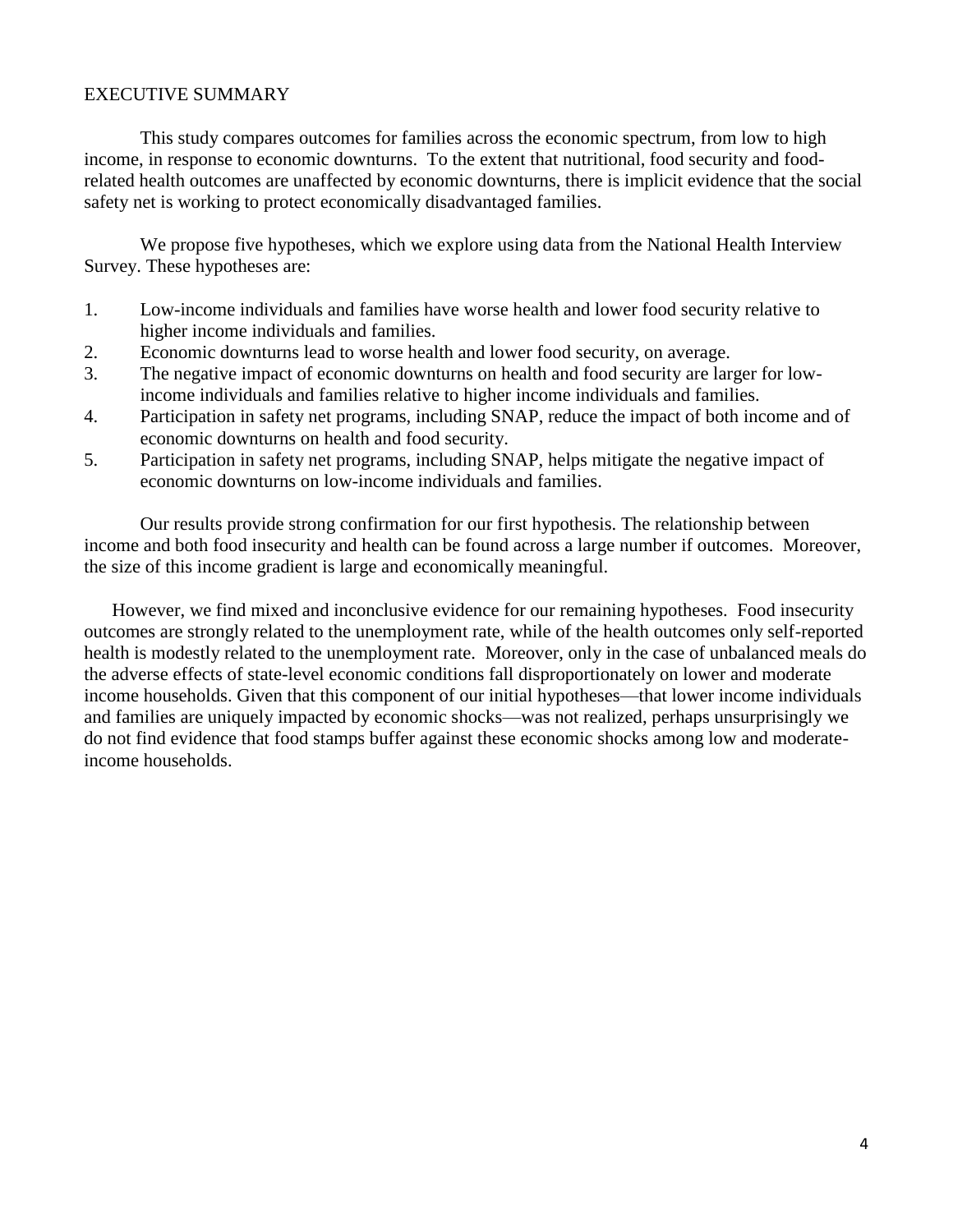#### 1. INTRODUCTION

Previous research (Leete & Bania 2010; Gundersen & Gruber 2001; Dahl, et al. 2014) has documented the relationship between reductions in family incomes and food insufficiency. Others have examined the effects of resources that mitigate the effects of income volatility (Blundell & Pistaferri 2003, Ribar & Hamrick 2003). The U.S. social safety net, including SNAP, exists to mitigate the deleterious effects of swings in family income, particularly among low- and moderate-income households (Blundell & Pistaferri 2003, Gundersen & Ziliak 2003). Learning the extent to which programs improve outcomes both food sufficiency and health outcomes for low-income people is a challenge because households tend to receive food assistance when they are most food insecure (Nord & Golla 2009; Mykerezi & Mills 2010; Ratcliffe, McKernan, & Zhang 2011).

Other work (Bhattacharya, et al. 2004) found that households are able to partially insure themselves and their children from the deleterious nutritional and food consumption consequences of unusually cold winters. This "insurance" could be the result of a number of channels: accessing social safety net programs such as SNAP, self-insurance (for example, by shifting to nutritionally sound, but less desirable foods, or through community support (e.g., Dehejia, et al. 2008).

This study compares outcomes for families across the economic spectrum, from low to high income, in response to economic downturns. To the extent that nutritional, food security and foodrelated health outcomes are unaffected by economic downturns, there is implicit evidence that the social safety net is working to protect economically disadvantaged families.

#### 2. RESEARCH METHODS

The purpose of the study is to determine how well SNAP and the social safety net protects families against the risk of food insecurity and poor health during economic downturns.

Our theory-based hypotheses are:

- 6. Low-income individuals and families have worse health and lower food security relative to higher income individuals and families.
- 7. Economic downturns lead to worse health and lower food security, on average.
- 8. The negative impact of economic downturns on health and food security are larger for lowincome individuals and families relative to higher income individuals and families.
- 9. Participation in safety net programs, including SNAP, reduce the impact of both income and of economic downturns on health and food security.
- 10. Participation in safety net programs, including SNAP, helps mitigate the negative impact of economic downturns on low-income individuals and families.

To explore these hypotheses, we use National Health Interview Survey Data (NHIS, described below) and do the following: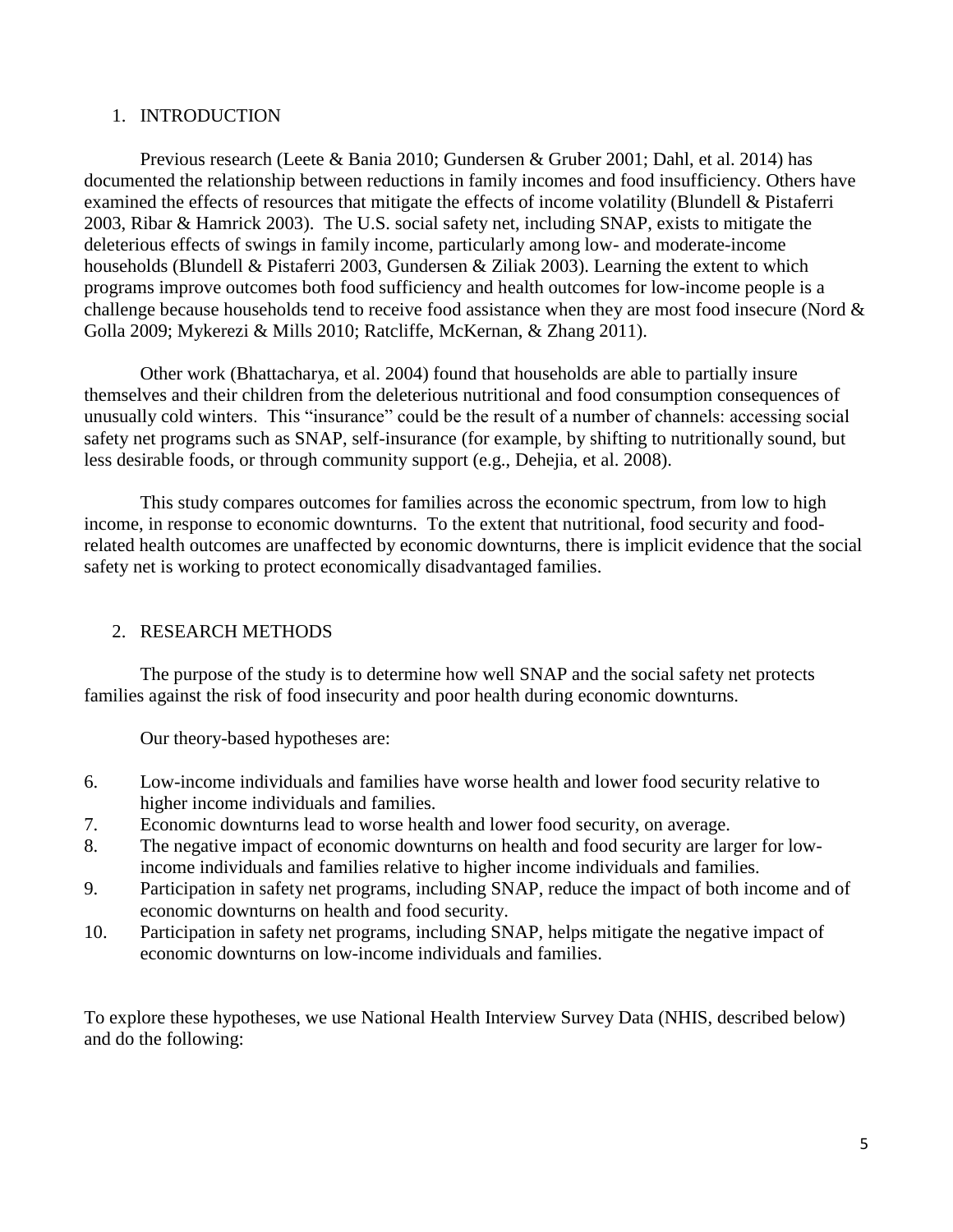- 1. Compare measures of health (self-reported health, self-reported change in health, ever depressed, BMI) and food security (skip meals, unbalanced meals) among individuals and families by income quintile.
- 2. Determine whether these measures of health and food security vary with state-level measures of economic activity (the unemployment rate, the employment to population ratio).
- 3. Determine whether any association between economic activity and health and food security outcomes are larger among low-income adults and children than among higher income adults and children.
- 4. Determine whether states in which there is greater participation in SNAP have improved health and food security outcomes.
- 5. Determine safety net programs including SNAP reduce the impact of economic downturns on health and food insecurity of low-income individuals and families?

Our research design examines the role of economic downturns and recessions on the health and food security of low-income individuals. Two independent variables and their intersection or co-occurrence capture the health and food security consequences of economic recessions among low income individuals and families. These are (1) the state unemployment rate, (2) individual-level measures of income, and (3) an indicator of low-income status during a recession – combining information from variables (1) and (2). By calculating the statistical association between these economic variables and our measures of health and food security, we learn how low-income individuals and their families absorb negative economic shocks. The resulting models allow us to identify the relationship between low income individuals and families exposed to periods of high unemployment within their state of residence and both health and food security outcomes; this variation across states is therefore an important element of the research design.

Throughout the health and food insecurity models, we account for state participation in SNAP as a potential moderator against adverse economic conditions. The econometric modeling approach will estimate repeated cross-section models with state and year fixed effects and individual-level controls (differences in differences). These take the form:

(1) 
$$
y_{ist} = X_{ist}b^{1} + E_{st-1}b^{1} + I_{ist}b^{1} + (E_{st-1}^{'} I_{ist})^{1} + (I_{st}^{'} I_{st})^{1} + (I_{st}^{'} I_{st})^{1} + (I_{st}^{'} I_{st})^{1} + (I_{st}^{'} I_{st})^{1} + (I_{st}^{'} I_{st})^{1} + (I_{st}^{'} I_{st})^{1} + (I_{st}^{'} I_{st})^{1} + (I_{st}^{'} I_{st})^{1} + (I_{st}^{'} I_{st})^{1} + (I_{st}^{'} I_{st})^{1} + (I_{st}^{'} I_{st})^{1} + (I_{st}^{'} I_{st})^{1} + (I_{st}^{'} I_{st})^{1} + (I_{st}^{'} I_{st})^{1} + (I_{st}^{'} I_{st})^{1} + (I_{st}^{'} I_{st})^{1} + (I_{st}^{'} I_{st})^{1} + (I_{st}^{'} I_{st})^{1} + (I_{st}^{'} I_{st})^{1} + (I_{st}^{'} I_{st})^{1} + (I_{st}^{'} I_{st})^{1} + (I_{st}^{'} I_{st})^{1} + (I_{st}^{'} I_{st})^{1} + (I_{st}^{'} I_{st})^{1} + (I_{st}^{'} I_{st})^{1} + (I_{st}^{'} I_{st})^{1} + (I_{st}^{'} I_{st})^{1} + (I_{st}^{'} I_{st})^{1} + (I_{st}^{'} I_{st})^{1} + (I_{st}^{'} I_{st})^{1} + (I_{st}^{'} I_{st})^{1} + (I_{st}^{'} I_{st})^{1} + (I_{st}^{'} I_{st})^{1} + (I_{st}^{'} I_{st})^{1} + (I_{st}^{'} I_{st})^{1} + (I_{st}^{'} I_{st})^{1} + (I_{st}^{'} I_{st})^{1} + (I_{st}^{'} I_{st})^{1} + (I_{st}^{'} I_{st})^{1} + (I_{st}^{'} I_{st})^{1} + (I_{st}^{'} I_{st})^{1} + (I_{st}^{'} I_{st})^{1} + (I_{st}^{'} I_{st})^{1} + (I_{st}^{'} I_{st})^{1} + (I_{st}^{'} I_{st})^{1} + (I_{st}^{'} I_{st})^{1} + (I_{st}^{'} I_{st})^{1} +
$$

where:

*i* indicates an individual, *s* indicates a state, and *t* indicates a year,

*y*<sub>ist</sub> is the outcome (measures of adult or child health; measures of family food insecurity)

*Xist* is a set of individual level controls

 $E_{st-1}$  is a set of controls for the state of the economy in state s and year t-1, including measures such as the unemployment rate, gross state product, and the employment to population ratio;

*I*<sub>ist</sub> is a set of indicators for the quintile of the income distribution in which an individual's family income falls;

*φ<sup>s</sup>* is a set of state fixed effects, and

 $\theta_t$  is a set of year fixed effects.

The key parameters of interest in Equation (1) comprise the vector  $\lambda$ , which indicate the degree to which the health and food security of lower income individuals are more responsive to economic downturns than are the health and food security of higher income individuals. These models will form the basis of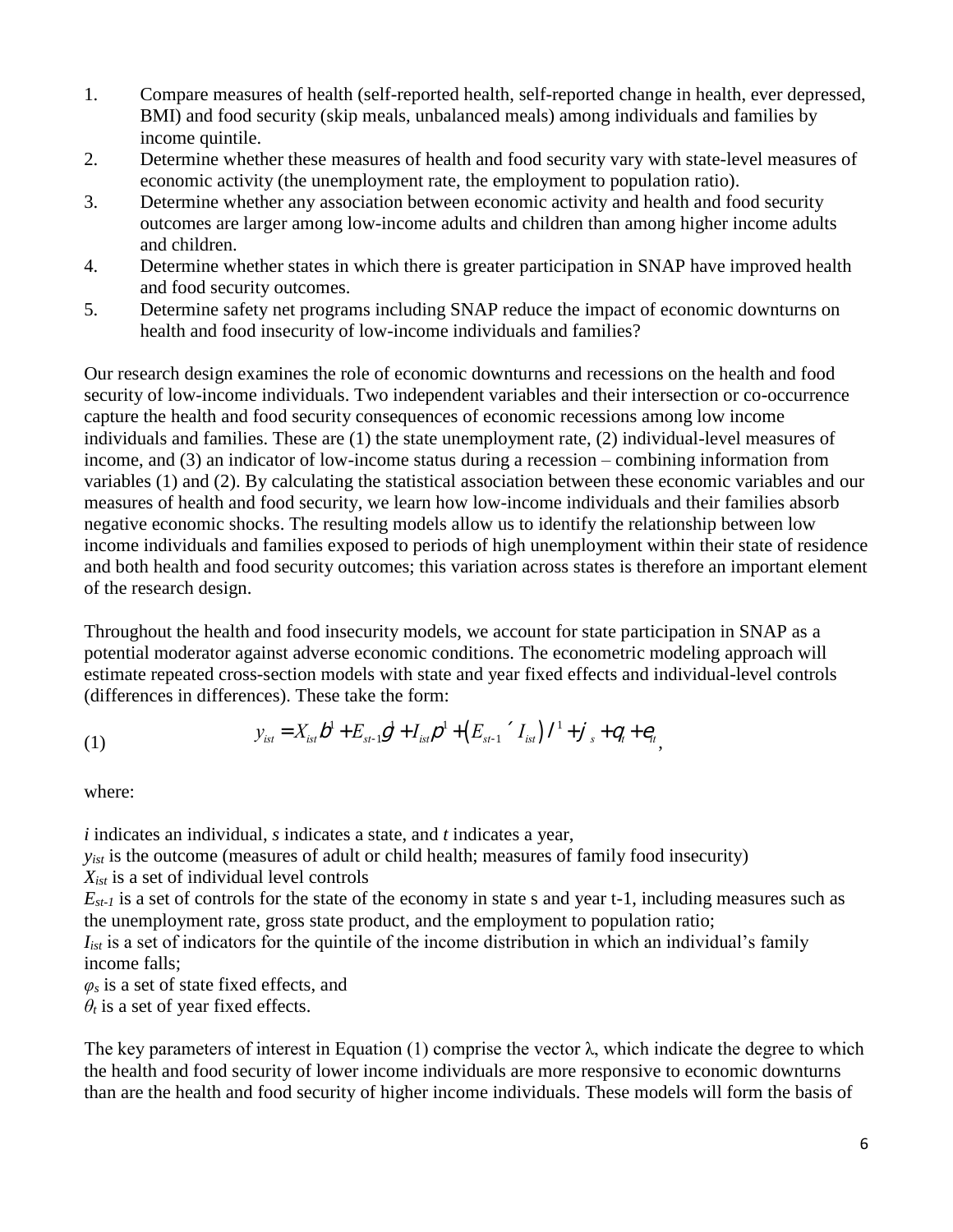the empirical models designed to address our first three research questions. To address our fourth and fifth research questions, we will estimate the following model:

(2) 
$$
y_{ist} = X_{ist}b^2 + E_{st-1}g^2 + I_{ist}b^2 + (E_{st-1}{}^{\prime} I_{ist})^2 + P_{st}d + J_{s} + q_{t} + e_{it},
$$

where:

P<sub>st</sub> is a set of program indicators for the state participation rate in safety net transfer programs in state s and year t. We will allow P to vary only by state and year (not by individual) because of the issues related to selection into food assistance (and other) programs identified by previous research.

To assess the degree to which safety net programs mitigate the responsiveness of health and food security to economic downturns, we will compare the coefficients  $\lambda$  in Equation (2) to the coefficients  $\lambda$ in Equation (1). The percent decline in the size of these coefficients is an indication of the degree to which the safety net system mitigates the health and food security impact of economic downturns.

# 3. DATA

We use the NHIS 1997-2014 family file, household file, person file, sample child file, and sample adult file.

To augment the data, we use state identifiers to merge in state-year level economic variables such as the state-level unemployment rate and state-level employment-to-population. We also merge in state-year level measures of program participation, population and food security calculated from the Current Population Survey and the University of Kentucky Center for Poverty Research Welfare Database.

The unemployment rate data come from the Bureau of Labor Statistics Local Area Unemployment Statistics series, and employment and population data are drawn from the University of Kentucky Center for Poverty Research Welfare Database. State by year measures of food stamp program participation and food security will be calculated from the public use files of the Current Population Survey.

Health and Economic Shocks: Using NHIS measures of general self-reported health (including child health), body mass index, and hospitalizations, we estimate statistical models to understand how exposure to economic downturns affects the overall health and health decline of low income individuals and families. We use the same underlying predictive models to examine obesity among low income individuals and families. Finally, we will examine how adverse economic conditions among low income individuals and families relate to mental health, which is commonly associated with the onset of disease. These include alcohol consumption, low physical activity levels, as well as depression, nervousness, and anxiety.

Food Insecurity and Economic Shocks: We will use the same set of economic variables described above to better understand how adverse economic conditions among low income individuals and families impact their food security. The food security outcomes include the capacity of low income families to afford food, decisions on the size of meals, or whether to eat a meal at all.

Table 1 provides unweighted summary statistics on our main outcomes of interest as well as on our main independent variables. In general, the sample is overrepresented among black Americans, predominantly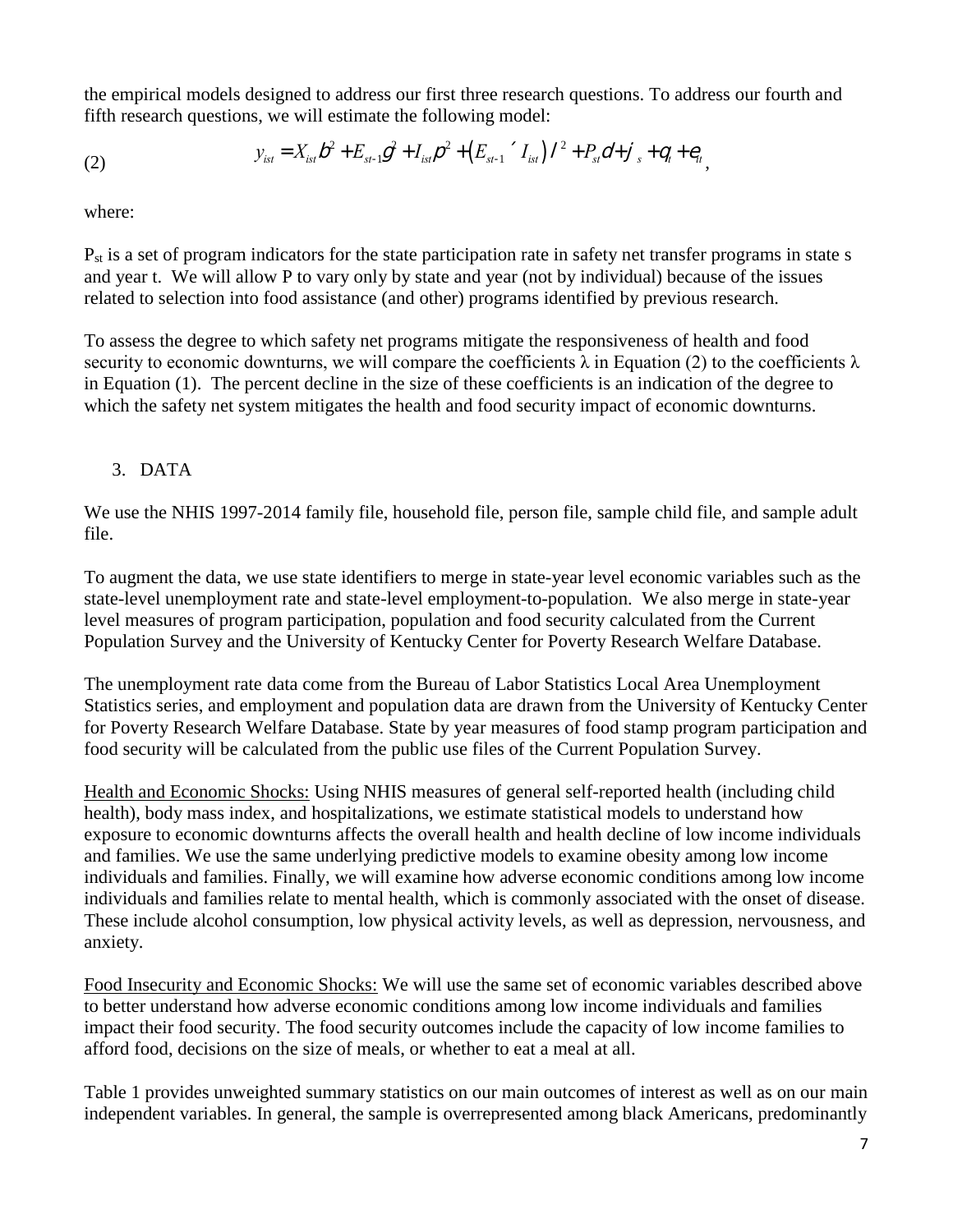female (58 percent), and mainly reporting good health. An important exception to this generalization is that, in an average year, over half the sample reports feeling depressed at least once.

# Table 1. Summary Statistics, 1997-2014 NHIS

| 0.703<br>0.457<br>Good Health<br>0.153<br>0.360<br><b>Health Status Down</b><br>28.972<br>7.144<br><b>BMI</b><br>0.640<br>0.480<br><b>Share with Unbalanced Meals</b><br>0.382<br>0.486<br><b>Share Skipping or Cutting Meals</b><br>0.572<br>0.495<br><b>Ever Depressed</b><br>44.079<br>16.425<br>Age<br>0.416<br>0.493<br>Male<br>0.306<br>0.461<br>Married<br>0.870<br>0.336<br>U.S. Citizen<br>0.268<br>0.443<br><b>High School</b><br>0.180<br>0.384<br>Some College<br>0.026<br>0.160<br>College<br>0.664<br>0.472<br>White<br>0.246<br>0.431<br><b>Black</b><br>0.090<br>0.286<br>Other<br>1.508<br>0.956<br>Family Income Quintile<br>1.888<br>7.649<br><b>State Unemployment Rate</b><br>0.454<br>0.029<br><b>Employment to Population Ratio</b><br>Share in Low Employment to Population group (bottom<br>0.593<br>0.491<br>25%)<br>0.325<br>0.468<br><b>High Food Stamp Participation</b> | Mean  | Std. Dev. |
|-------------------------------------------------------------------------------------------------------------------------------------------------------------------------------------------------------------------------------------------------------------------------------------------------------------------------------------------------------------------------------------------------------------------------------------------------------------------------------------------------------------------------------------------------------------------------------------------------------------------------------------------------------------------------------------------------------------------------------------------------------------------------------------------------------------------------------------------------------------------------------------------------------|-------|-----------|
|                                                                                                                                                                                                                                                                                                                                                                                                                                                                                                                                                                                                                                                                                                                                                                                                                                                                                                       |       |           |
|                                                                                                                                                                                                                                                                                                                                                                                                                                                                                                                                                                                                                                                                                                                                                                                                                                                                                                       |       |           |
|                                                                                                                                                                                                                                                                                                                                                                                                                                                                                                                                                                                                                                                                                                                                                                                                                                                                                                       |       |           |
|                                                                                                                                                                                                                                                                                                                                                                                                                                                                                                                                                                                                                                                                                                                                                                                                                                                                                                       |       |           |
|                                                                                                                                                                                                                                                                                                                                                                                                                                                                                                                                                                                                                                                                                                                                                                                                                                                                                                       |       |           |
|                                                                                                                                                                                                                                                                                                                                                                                                                                                                                                                                                                                                                                                                                                                                                                                                                                                                                                       |       |           |
|                                                                                                                                                                                                                                                                                                                                                                                                                                                                                                                                                                                                                                                                                                                                                                                                                                                                                                       |       |           |
|                                                                                                                                                                                                                                                                                                                                                                                                                                                                                                                                                                                                                                                                                                                                                                                                                                                                                                       |       |           |
|                                                                                                                                                                                                                                                                                                                                                                                                                                                                                                                                                                                                                                                                                                                                                                                                                                                                                                       |       |           |
|                                                                                                                                                                                                                                                                                                                                                                                                                                                                                                                                                                                                                                                                                                                                                                                                                                                                                                       |       |           |
|                                                                                                                                                                                                                                                                                                                                                                                                                                                                                                                                                                                                                                                                                                                                                                                                                                                                                                       |       |           |
|                                                                                                                                                                                                                                                                                                                                                                                                                                                                                                                                                                                                                                                                                                                                                                                                                                                                                                       |       |           |
|                                                                                                                                                                                                                                                                                                                                                                                                                                                                                                                                                                                                                                                                                                                                                                                                                                                                                                       |       |           |
|                                                                                                                                                                                                                                                                                                                                                                                                                                                                                                                                                                                                                                                                                                                                                                                                                                                                                                       |       |           |
|                                                                                                                                                                                                                                                                                                                                                                                                                                                                                                                                                                                                                                                                                                                                                                                                                                                                                                       |       |           |
|                                                                                                                                                                                                                                                                                                                                                                                                                                                                                                                                                                                                                                                                                                                                                                                                                                                                                                       |       |           |
|                                                                                                                                                                                                                                                                                                                                                                                                                                                                                                                                                                                                                                                                                                                                                                                                                                                                                                       |       |           |
|                                                                                                                                                                                                                                                                                                                                                                                                                                                                                                                                                                                                                                                                                                                                                                                                                                                                                                       |       |           |
|                                                                                                                                                                                                                                                                                                                                                                                                                                                                                                                                                                                                                                                                                                                                                                                                                                                                                                       |       |           |
|                                                                                                                                                                                                                                                                                                                                                                                                                                                                                                                                                                                                                                                                                                                                                                                                                                                                                                       |       |           |
|                                                                                                                                                                                                                                                                                                                                                                                                                                                                                                                                                                                                                                                                                                                                                                                                                                                                                                       |       |           |
|                                                                                                                                                                                                                                                                                                                                                                                                                                                                                                                                                                                                                                                                                                                                                                                                                                                                                                       |       |           |
| High Unemployment                                                                                                                                                                                                                                                                                                                                                                                                                                                                                                                                                                                                                                                                                                                                                                                                                                                                                     | 0.600 | 0.490     |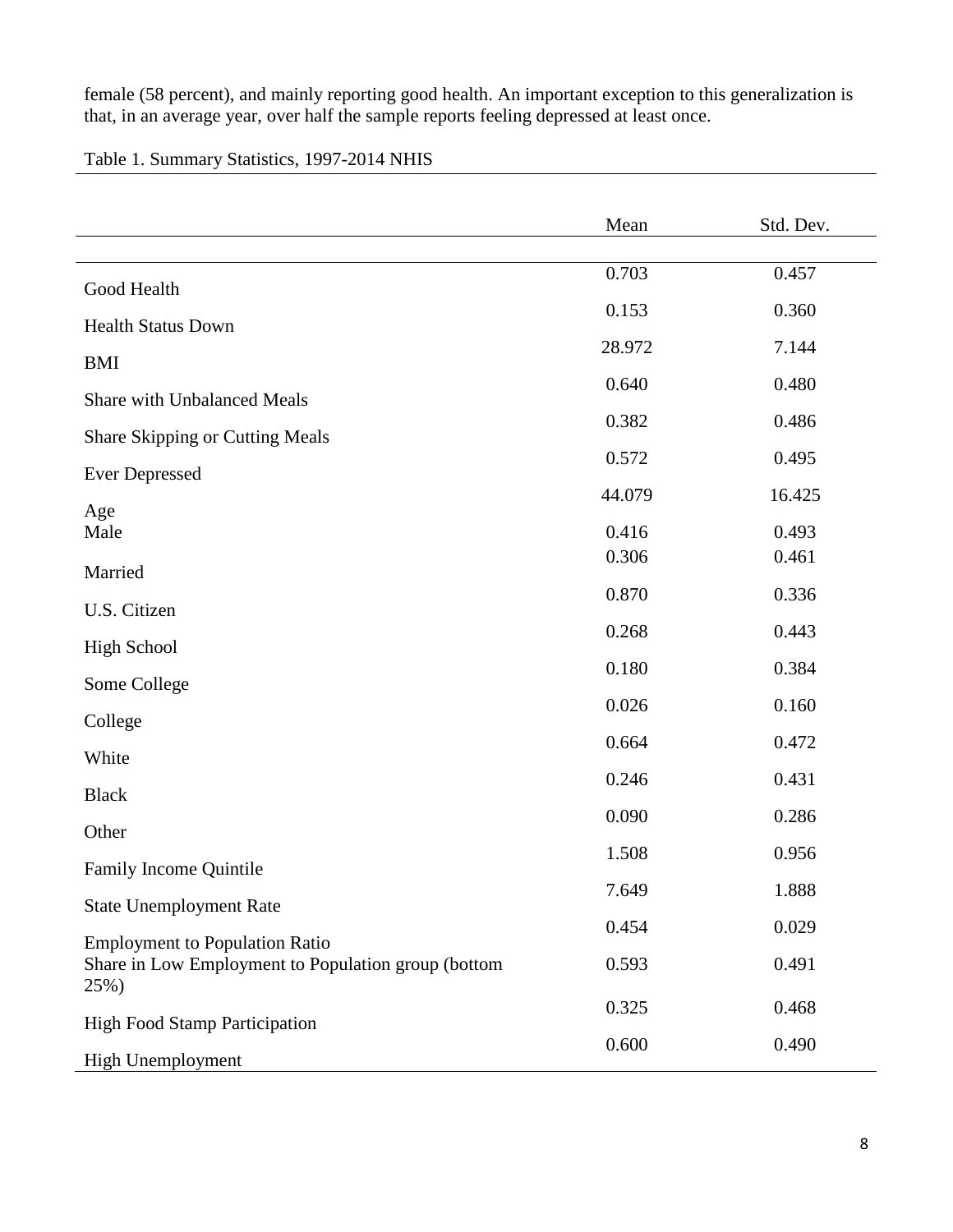## 4. RESULTS

We first present results on our food security outcomes (skipped meals, unbalanced meals). We then present results for our health outcomes (self-reported health, health decline over last 12 months, depression, and body mass index).

#### *Food Security Outcomes*

Table 2 presents our results for the outcome, unbalanced meals. Here, we measure economic activity using the lagged unemployment rate. We see similar results if we use the lagged employment-topopulation ratio.

| <b>VARIABLES</b>                                | (1)          | (2)           | (3)                  |
|-------------------------------------------------|--------------|---------------|----------------------|
| Income Quintile 2                               | $-0.0818***$ | $-0.0818***$  | $-0.0834***$         |
| Income Quintile 3                               | (0.009)      | (0.009)       | (0.012)              |
|                                                 | $-0.1104***$ | $-0.1105***$  | $-0.1061***$         |
| Income Quintile 4                               | (0.008)      | (0.008)       | (0.011)              |
|                                                 | $-0.1324***$ | $-0.1324***$  | $-0.1418***$         |
|                                                 | (0.009)      | (0.009)       | (0.012)              |
| Top Income Quintile                             | $-0.1460***$ | $-0.1461***$  | $-0.1422***$         |
|                                                 | (0.008)      | (0.008)       | (0.010)              |
| Lagged High UR                                  | $0.0092***$  | $0.0087***$   | $0.0093***$          |
|                                                 | (0.001)      | (0.001)       | (0.002)              |
| Quintile $2 \times$ High UR                     | $-0.0040***$ | $-0.0040$ *** | $-0.0044***$         |
|                                                 | (0.001)      | (0.001)       | (0.001)              |
| Quintile 3×High UR                              | $-0.0057***$ | $-0.0056***$  | $-0.0070$ ***        |
|                                                 | (0.001)      | (0.001)       | (0.001)              |
| Quintile 4×High UR                              | $-0.0072***$ | $-0.0072***$  | $-0.0064***$         |
|                                                 | (0.001)      | (0.001)       | (0.001)              |
| Top Quintile × High UR                          | $-0.0081***$ | $-0.0081***$  | $-0.0090***$         |
|                                                 | (0.001)      | (0.001)       | (0.001)              |
| <b>High FS Participation</b>                    |              |               | $-0.0047$<br>(0.014) |
| High FS×High UR                                 |              |               | $-0.0015$<br>(0.002) |
| Quintile $2 \times$ High FS= $1 \times$ High UR |              |               | 0.0003<br>(0.002)    |
| Quintile $3 \times$ High FS= $1 \times$ High UR |              |               | 0.0023<br>(0.002)    |
| Quintile $4 \times$ High FS= $1 \times$ High UR |              |               | $-0.0021$<br>(0.002) |
| Top Quintile×High FS=1×High UR                  |              |               | 0.0016<br>(0.002)    |

## Table 2. Linear Probability of Reporting Unbalanced Meals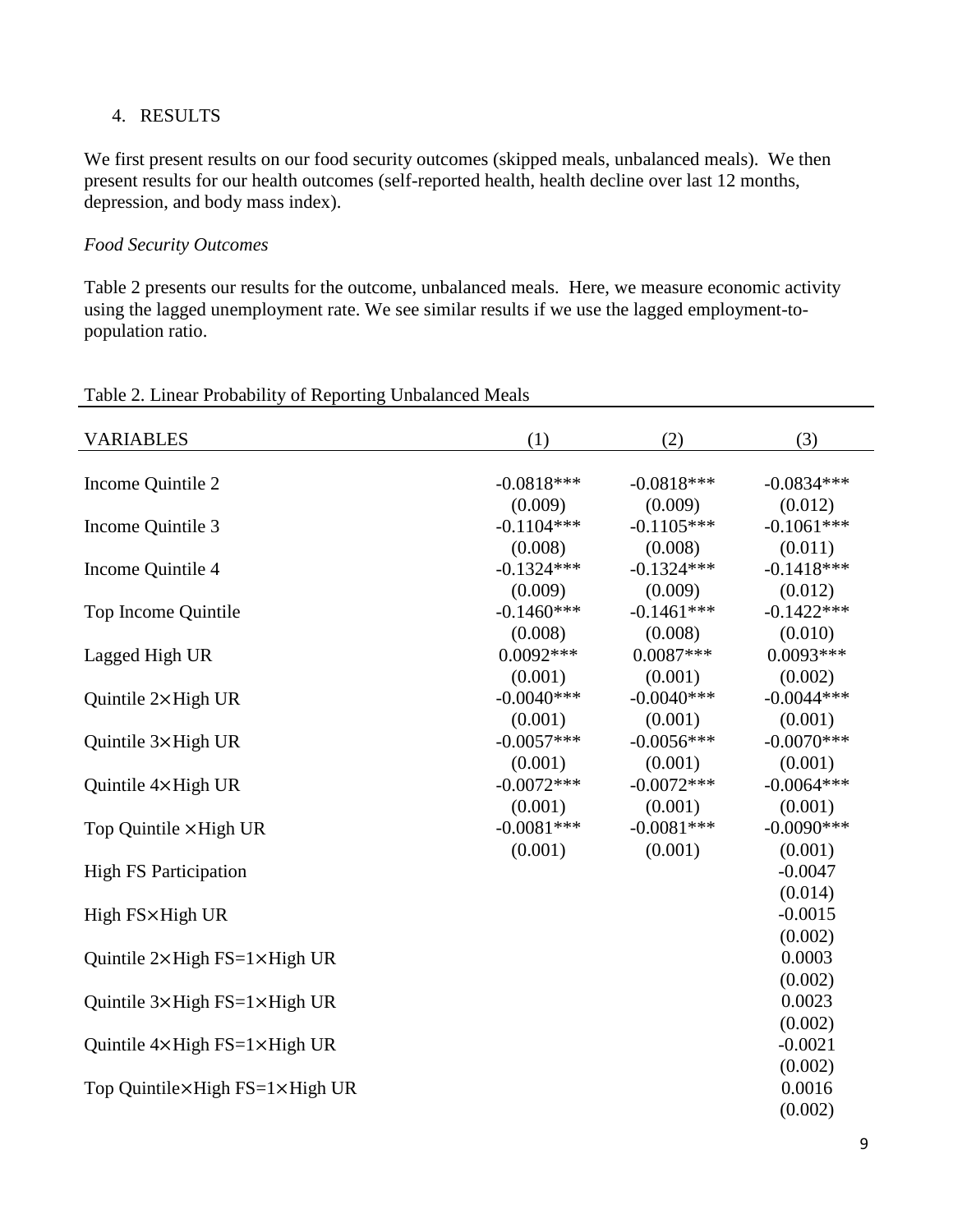| Demographic controls       | Yes     | Yes     | Yes        |
|----------------------------|---------|---------|------------|
| <b>State Fixed effects</b> | Yes     | Yes     | <b>Yes</b> |
| <b>Observations</b>        | 300,830 | 300,830 | 300,830    |
| R-squared                  | 0.102   | 0.102   | 0.102      |

Notes: \*\*\* indicates p-value < 0.001. Robust standard errors clustered at the state-level reported in parentheses.

The results in these tables answer all 5 of our research questions (for the outcome, unbalanced meals). First, there is a strong income-gradient, with individuals in the bottom income quintile being more than 8 percentage points more likely to report unbalanced meals than individuals in the second income quintile, and almost 15 percentage points more likely to report unbalanced meals than individuals in the top income quintile (see Figure 1).



Second, the lagged unemployment rate is positively related to reporting unbalanced meals, and this relationship is economically meaningful. A 1-percentage point increase in the unemployment rate is associated with a 0.9 percentage point increase in the rate of reporting unbalanced meals.

Third, the impact of unemployment on unbalanced meals is largest for individuals in the lowest income quintile, and is almost non-existent among individuals in the highest income quintile (see Figure 2).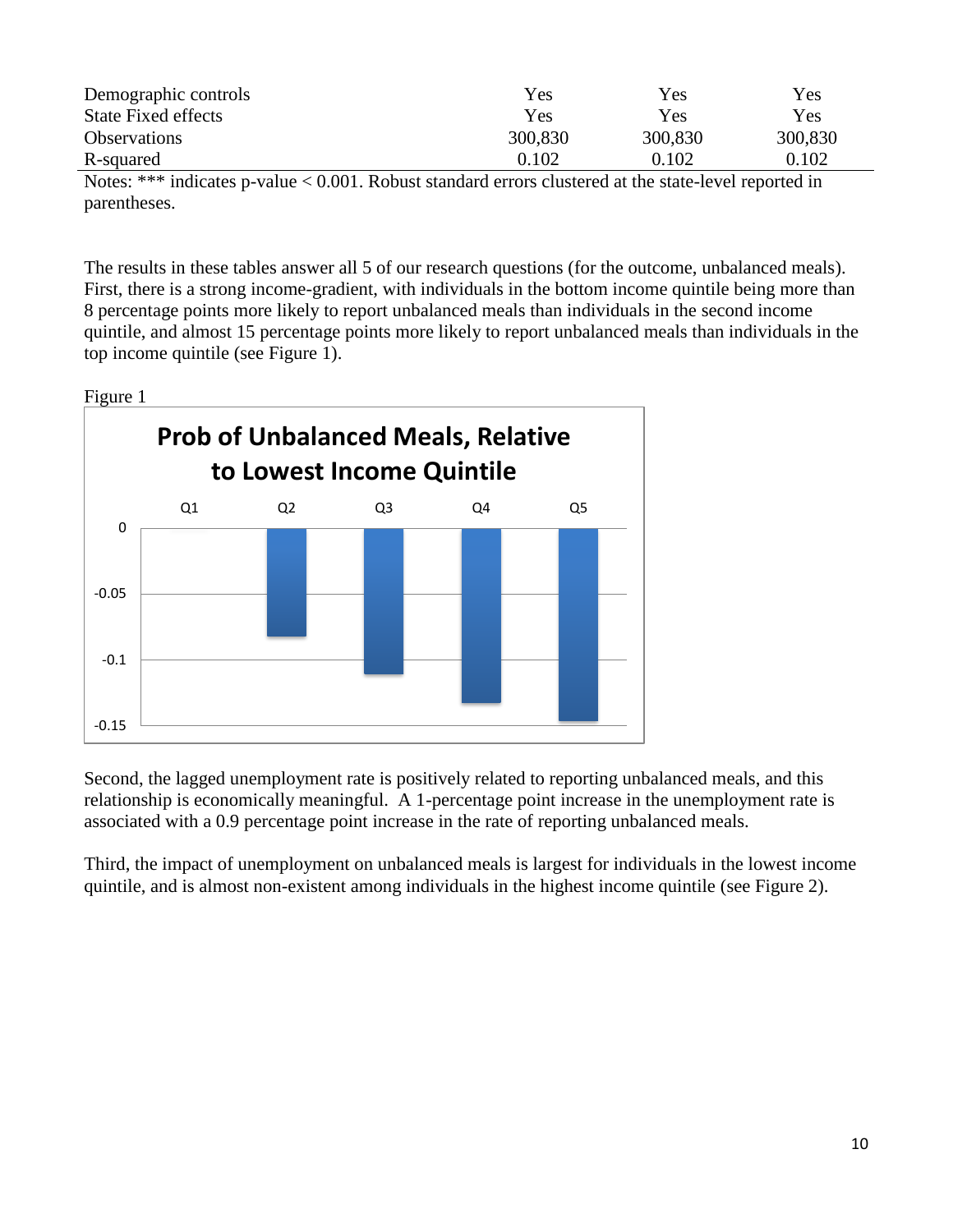

Fourth, states in which the SNAP participation rate is high have only slightly lower rates of unbalanced meals, and this reduction is not statistically different from zero. Fifth and finally, there is no evidence that the association between the unemployment rate, income, and unbalanced meals is statistically different between low SNAP participation states and high SNAP participation states.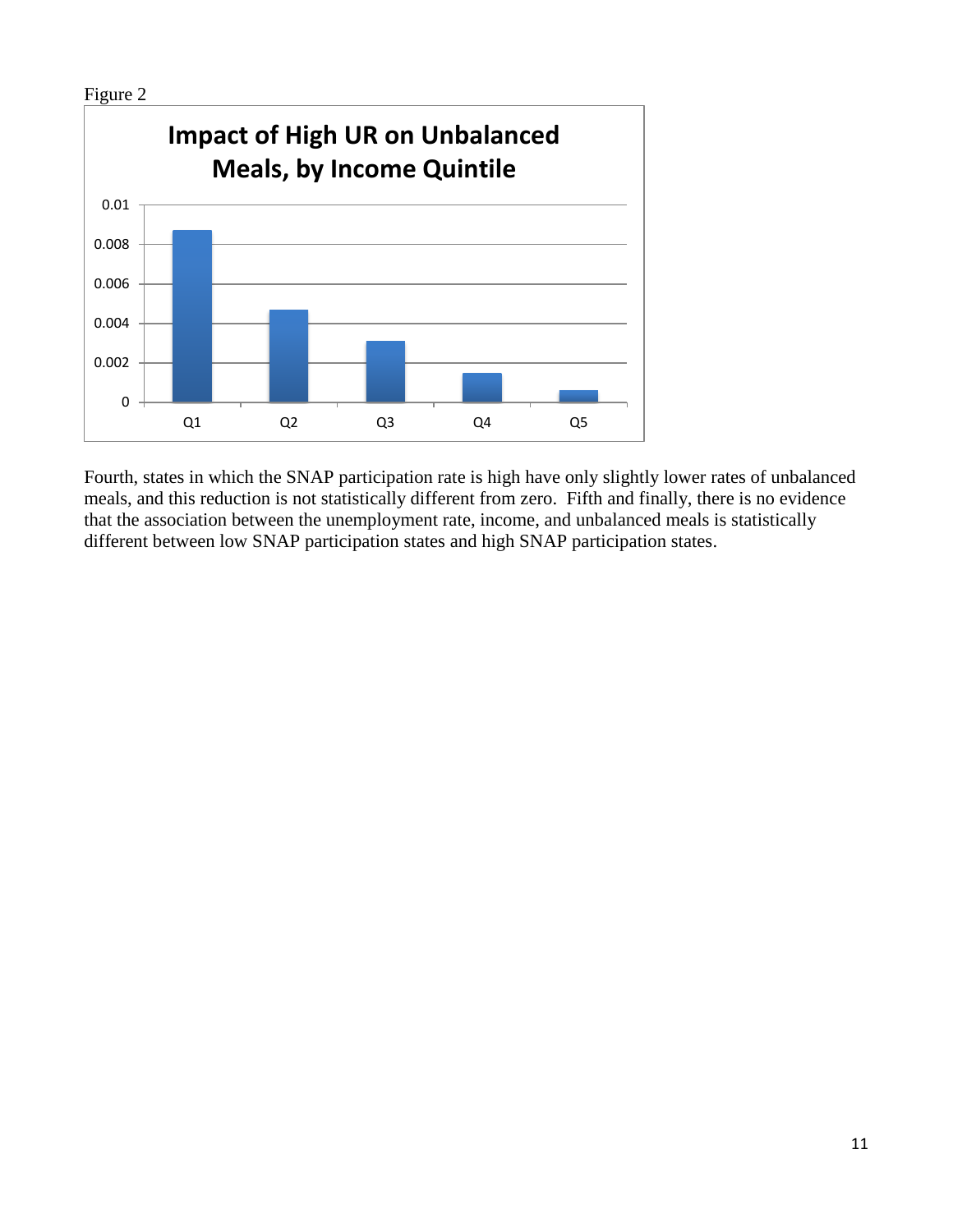| racio s. Elliour i rocactify of Skipping of Catting Modes |              |              |              |
|-----------------------------------------------------------|--------------|--------------|--------------|
|                                                           | (1)          | (2)          | (3)          |
| <b>VARIABLES</b>                                          | w/ State FE  | w/ State FE  | w/ State FE  |
|                                                           |              |              |              |
| Quintile 20-40                                            | 0.0183       | 0.0183       | 0.0261       |
|                                                           | (0.027)      | (0.027)      | (0.035)      |
| Quintile 40-60                                            | $-0.0737***$ | $-0.0746***$ | $-0.1147***$ |
|                                                           | (0.028)      | (0.028)      | (0.037)      |
| Quintile 60-80                                            | $-0.1675***$ | $-0.1665***$ | $-0.1818***$ |
|                                                           | (0.042)      | (0.042)      | (0.055)      |
| Top $20$                                                  | $-0.2639***$ | $-0.2662***$ | $-0.2345***$ |
|                                                           | (0.052)      | (0.052)      | (0.072)      |
| Lagged High UR                                            | $0.0145***$  | $0.0096**$   | $0.0079*$    |
|                                                           | (0.004)      | (0.005)      | (0.005)      |
| Quintile 20-40×High UR                                    | $-0.0095***$ | $-0.0095***$ | $-0.0103***$ |
|                                                           | (0.003)      | (0.003)      | (0.004)      |
| Quintile 40-60×High UR                                    | $-0.0056*$   | $-0.0055*$   | $-0.0012$    |
|                                                           | (0.003)      | (0.003)      | (0.004)      |
| Quintile 60-80×High UR                                    | 0.0029       | 0.0028       | 0.0025       |
|                                                           | (0.005)      | (0.005)      | (0.006)      |
| Top 20×High UR                                            | 0.0039       | 0.0042       | 0.0002       |
|                                                           | (0.006)      | (0.006)      | (0.008)      |
| <b>High SNAP Participation</b>                            |              |              | $-0.0963**$  |
|                                                           |              |              | (0.038)      |
| Quintile 20-40×High SNAP=1                                |              |              | $-0.0187$    |
|                                                           |              |              | (0.054)      |
| Quintile $40-60 \times$ High SNAP=1                       |              |              | 0.0998*      |
|                                                           |              |              | (0.057)      |
| Quintile $60-80 \times$ High SNAP=1                       |              |              | 0.0662       |
|                                                           |              |              | (0.085)      |
| Top 20×High SNAP=1                                        |              |              | $-0.0577$    |
|                                                           |              |              | (0.107)      |
| High SNAP×High UR                                         |              |              | 0.0044       |
|                                                           |              |              | (0.004)      |
| Quintile 20-40×High SNAP=1×High UR                        |              |              | 0.0019       |
|                                                           |              |              | (0.006)      |
| Quintile 40-60×High SNAP=1×High UR                        |              |              | $-0.0101$    |
|                                                           |              |              | (0.006)      |
| Quintile 60-80×High SNAP=1×High UR                        |              |              | $-0.0012$    |
|                                                           |              |              | (0.010)      |
| Top 20×High SNAP=1×High UR                                |              |              | 0.0075       |
|                                                           |              |              | (0.012)      |
| Demographic controls                                      | Yes          | Yes          | Yes          |
| <b>State Fixed effects</b>                                | Yes          | Yes          | Yes          |
| Observations                                              | 65,961       | 65,961       | 65,961       |
| R-squared                                                 | 0.031        | 0.032        | 0.032        |

Table 3. Linear Probability of Skipping or Cutting Meals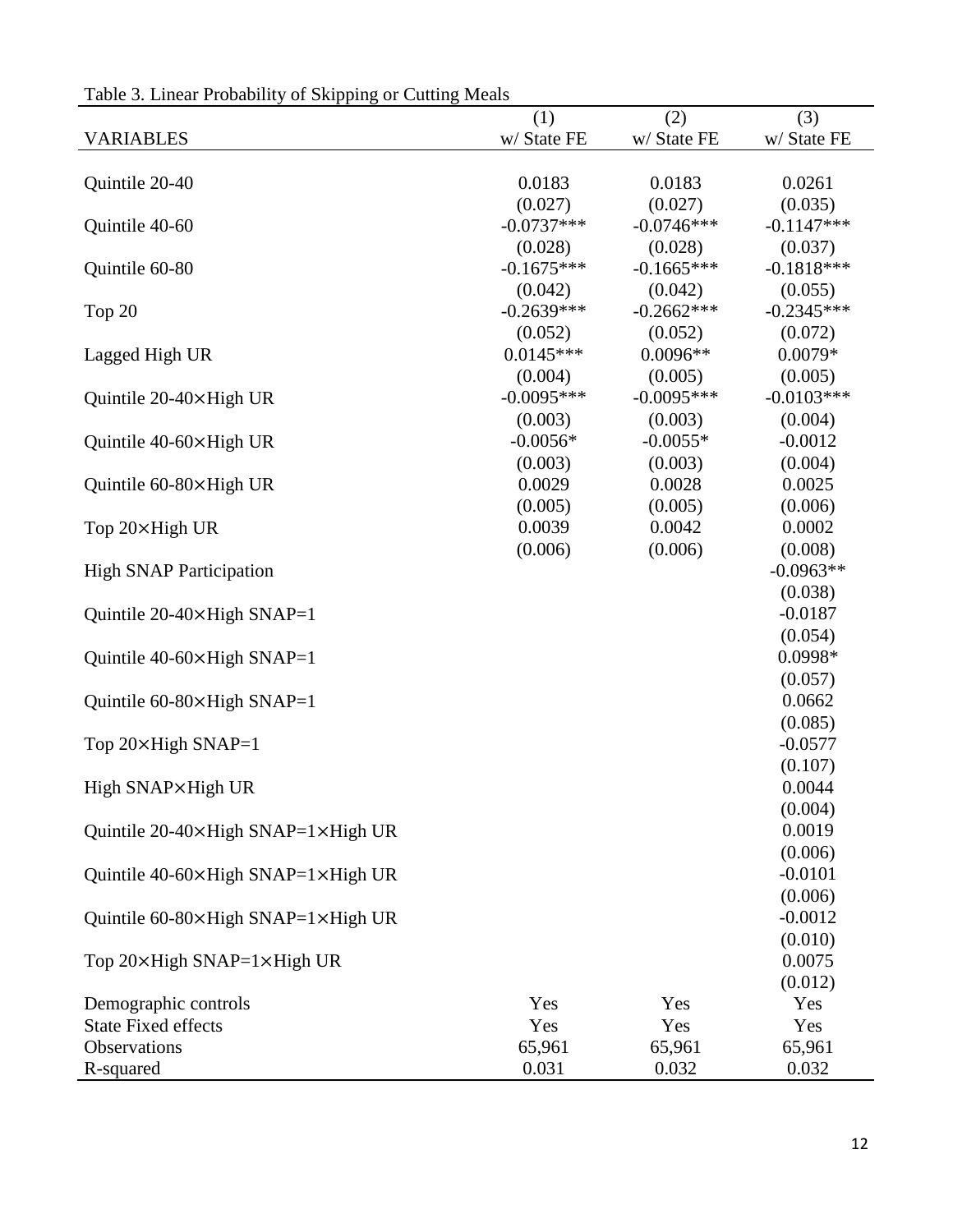Table 3 presents the results for our second food security outcome, an indicator for whether families report skipping or cutting meals over the last 30 days. We find that, similar to the likelihood of reporting unbalanced meals, there is a strong income gradient to skipping or cutting meals, with individuals in the top 60 percent of the income distribution increasingly less likely to skip or cut meals. Persons in the third quintile (40-60) are 7 to 11 percentage points less likely to skip or cut meals relative to persons in the bottom quintile; those in the fourth quintile are 17 to 18 percentage points less likely to skip or cut meals relative to counterparts in the lowest quintile; and, finally, persons in the top quintile are 23 to 27 percentage points less likely to report skipping or cutting meals relative to those in the bottom quintile (see Figure 3).





Second, the lagged unemployment rate is positively related to skipping or cutting meals, and this relationship is economically meaningful. A 1-percentage point increase in the unemployment rate is associated with a 0.8 to 1.4-percentage point increase in the rate of skipping or cutting meals.

Third, unlike in for the outcome "unbalanced meals" the link between unemployment and skipping meals is not found solely among individuals in the lowest two income quintiles (see Figure 4).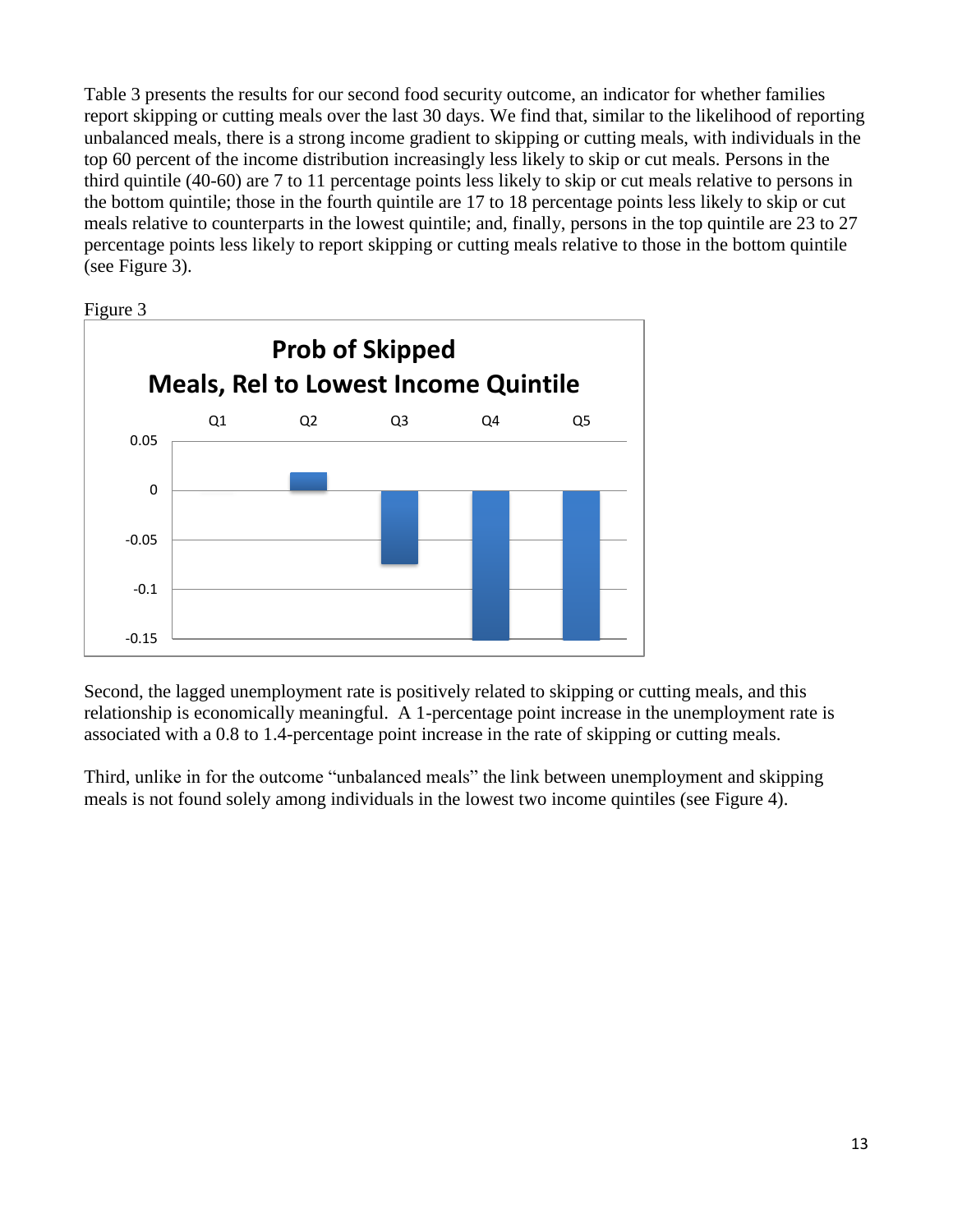

Finally, states in which the SNAP participation rate is high are from 6 to 10 percentage points less likely to report skipping or cutting meals, and this result is statistically significant and once again there is no evidence that the association between the unemployment rate, income, and skipping meals is statistically different between low SNAP participation states and high SNAP participation states.

# *Health Outcomes*

We now turn to examining how state SNAP participation interacts with or buffers the links between income, unemployment, and health. Our null hypothesis that lower income individuals report negative health outcomes is confirmed in Table 4, where we discuss overall self-reported health status.

We find that higher income respondents are more likely to report good health, defined as either good or excellent. Compared to the lowest quintile, we find that individuals in the second quintile are 8 percentage points more likely to report good or excellent health, 12 percent more likely among the third quintile, 13 percent more likely among the fourth quintile, and 14 to 15 percentage points more likely among the top quintile (see Figure 5).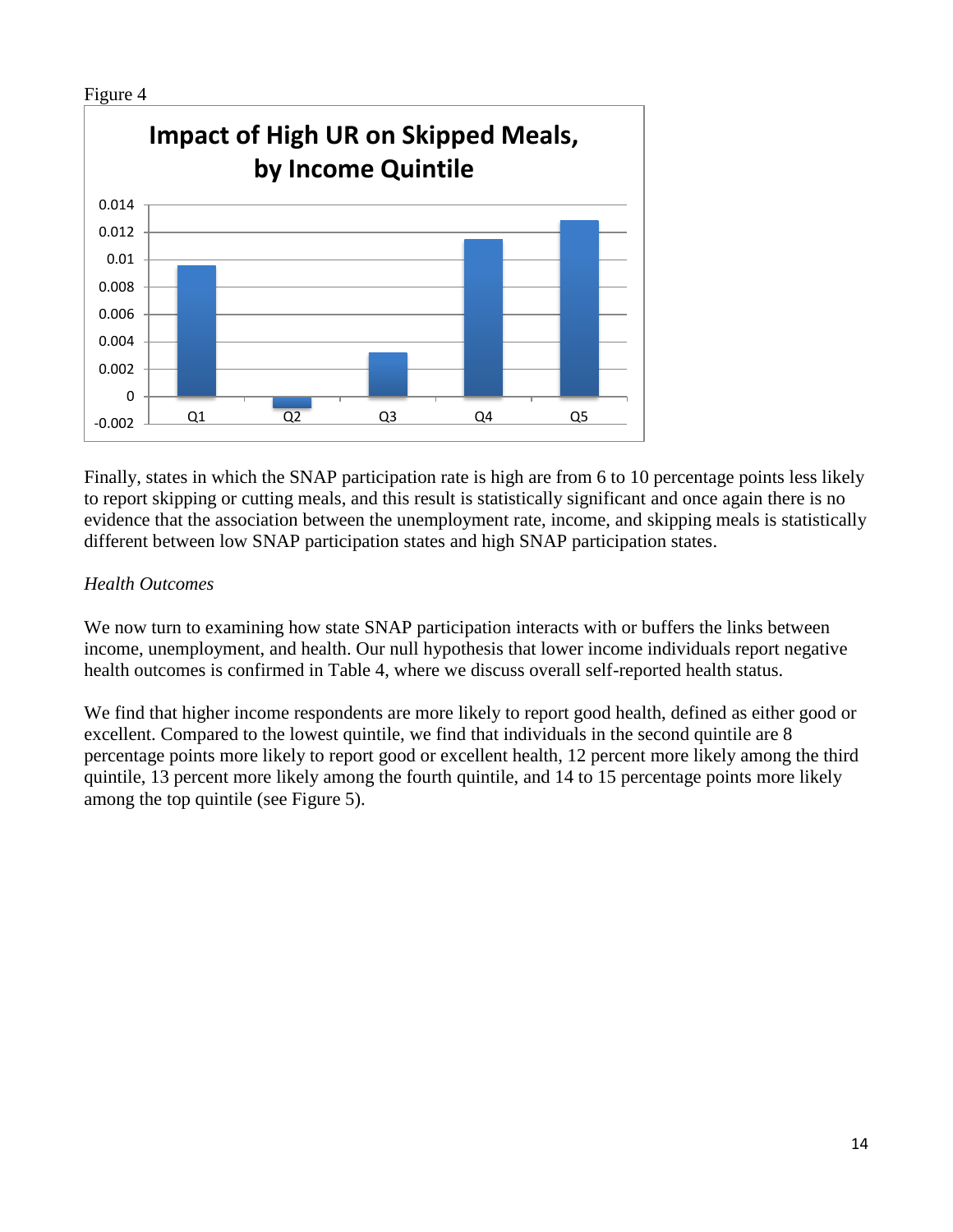

While statistically significant, unemployment has no economically meaningful relationship toselfreported health. High food stamp participation is also unrelated to good health, and it does not impact the unemployment-income link to health.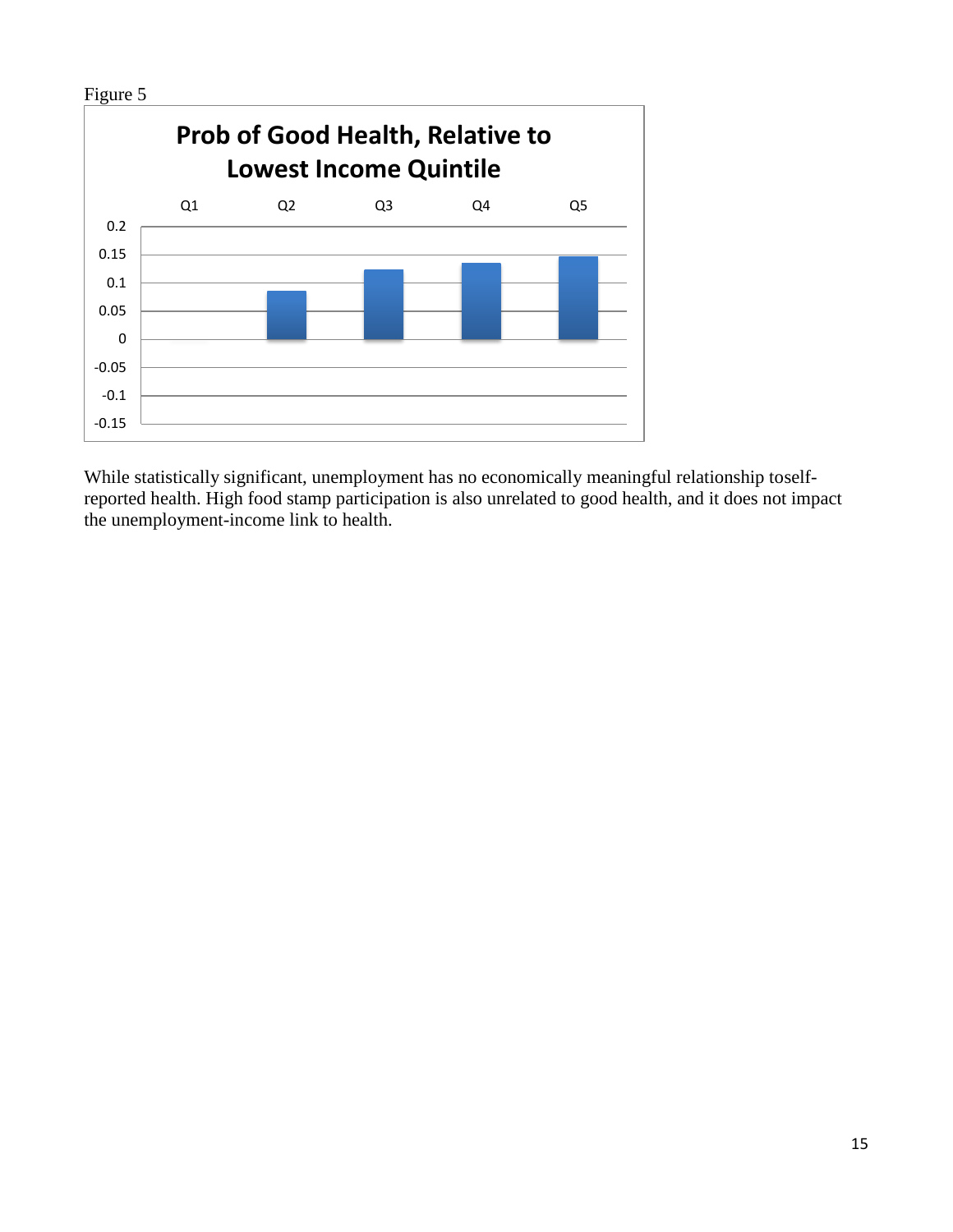|                                                    | (1)          | (2)          | (3)          |
|----------------------------------------------------|--------------|--------------|--------------|
| <b>VARIABLES</b>                                   | w/ State FE  | w/ State FE  | w/ State FE  |
|                                                    |              |              |              |
| Quintile 20-40                                     | $0.0855***$  | $0.0855***$  | $0.0824***$  |
|                                                    | (0.003)      | (0.003)      | (0.003)      |
| Quintile 40-60                                     | $0.1235***$  | $0.1234***$  | $0.1184***$  |
|                                                    | (0.003)      | (0.003)      | (0.003)      |
| Quintile 60-80                                     | $0.1354***$  | $0.1353***$  | $0.1302***$  |
|                                                    | (0.003)      | (0.003)      | (0.003)      |
| Top 20                                             | $0.1468***$  | $0.1468$ *** | $0.1432***$  |
|                                                    | (0.003)      | (0.003)      | (0.003)      |
| Lagged High UR                                     | $0.0006**$   | $0.0006**$   | $-0.0001$    |
|                                                    | (0.000)      | (0.000)      | (0.000)      |
| Quintile 20-40×High UR                             | $-0.0003$    | $-0.0003$    | 0.0004       |
|                                                    | (0.000)      | (0.000)      | (0.000)      |
| Quintile 40-60×High UR                             | $-0.0012***$ | $-0.0012***$ | 0.0001       |
|                                                    | (0.000)      | (0.000)      | (0.000)      |
| Quintile 60-80×High UR                             | $-0.0002$    | $-0.0002$    | $0.0010*$    |
|                                                    | (0.000)      | (0.000)      | (0.001)      |
| Top 20×High UR                                     | $-0.0002$    | $-0.0002$    | 0.0007       |
|                                                    | (0.000)      | (0.000)      | (0.000)      |
| <b>High FS Participation</b>                       |              |              | $-0.0060$    |
|                                                    |              |              | (0.005)      |
| Quintile 20-40 $\times$ High FS=1                  |              |              | 0.0102       |
|                                                    |              |              | (0.007)      |
| Quintile $40-60 \times$ High FS=1                  |              |              | 0.0114       |
|                                                    |              |              | (0.007)      |
| Quintile $60-80\times$ High FS=1                   |              |              | $0.0155*$    |
|                                                    |              |              | (0.008)      |
| Top 20×High FS=1                                   |              |              | 0.0087       |
|                                                    |              |              | (0.007)      |
| High FS×High UR                                    |              |              | $0.0022***$  |
|                                                    |              |              | (0.001)      |
| Quintile $20-40 \times$ High FS=1 $\times$ High UR |              |              | $-0.0022**$  |
|                                                    |              |              | (0.001)      |
| Quintile $40-60 \times$ High FS=1 $\times$ High UR |              |              | $-0.0035***$ |
|                                                    |              |              | (0.001)      |
| Quintile 60-80×High FS=1×High UR                   |              |              | $-0.0036***$ |
|                                                    |              |              | (0.001)      |
| Top 20×High FS=1×High UR                           |              |              | $-0.0025***$ |
|                                                    |              |              | (0.001)      |
| Demographic controls                               | Yes          | Yes          | Yes          |
| <b>State Fixed effects</b>                         | Yes          | Yes          | Yes          |
|                                                    |              |              |              |
| Observations                                       | 984,567      | 984,567      | 984,567      |
| R-squared                                          | 0.118        | 0.118        | 0.118        |

Table 4. Linear Probability of Reporting Good health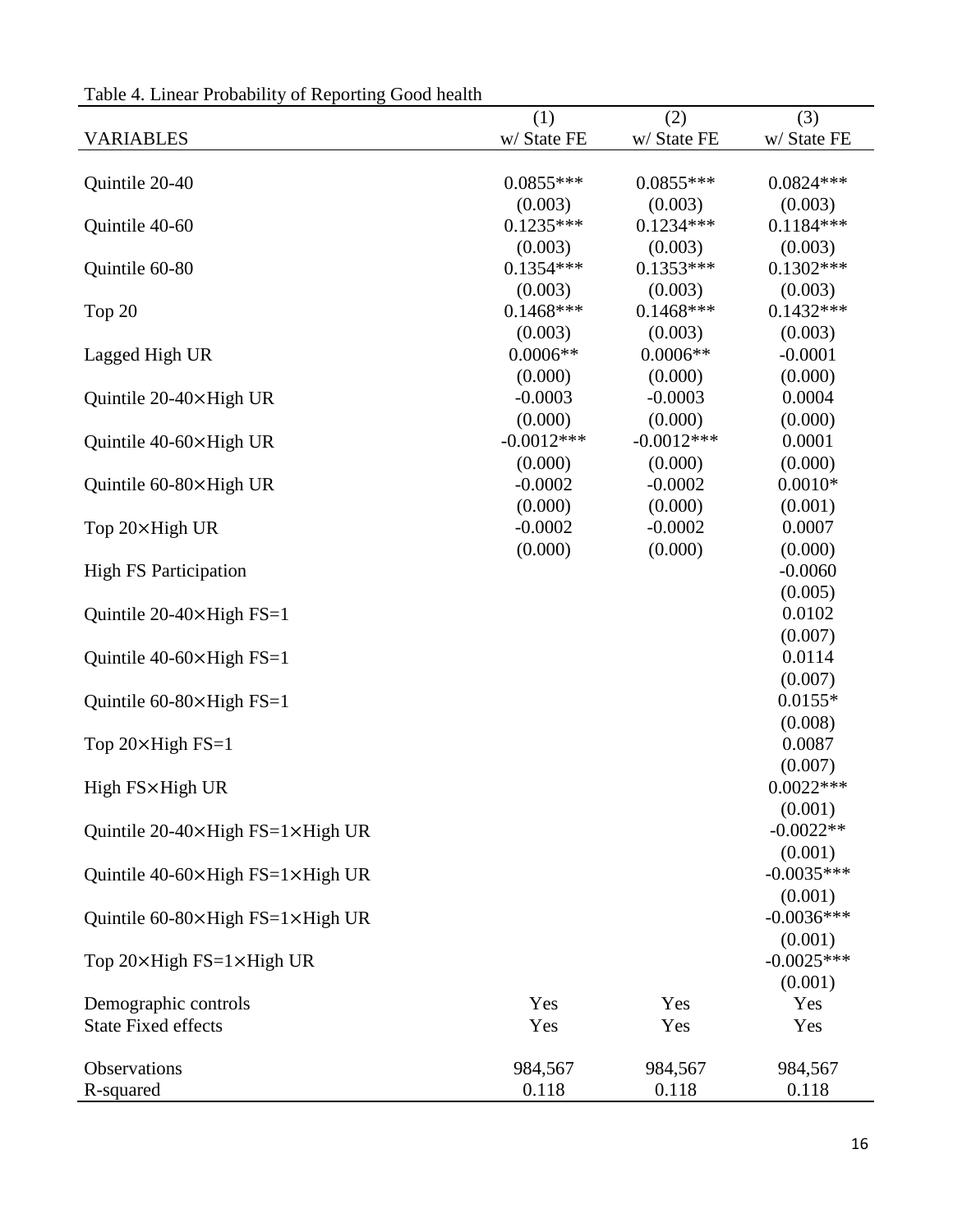In Table 5, we examine the link between state SNAP participation and the likelihood of reporting declining health over the last 12 months.

Here, the consistent income gradient with respect to health continues to be evident. Specifically, individuals from higher income quintiles are increasingly less likely to report declining health over the past year (see Figure 6). Although there appears to be little to no unemployment relationship with declining health in our models, there is a modest, positive association between higher SNAP participation and reporting declining health.

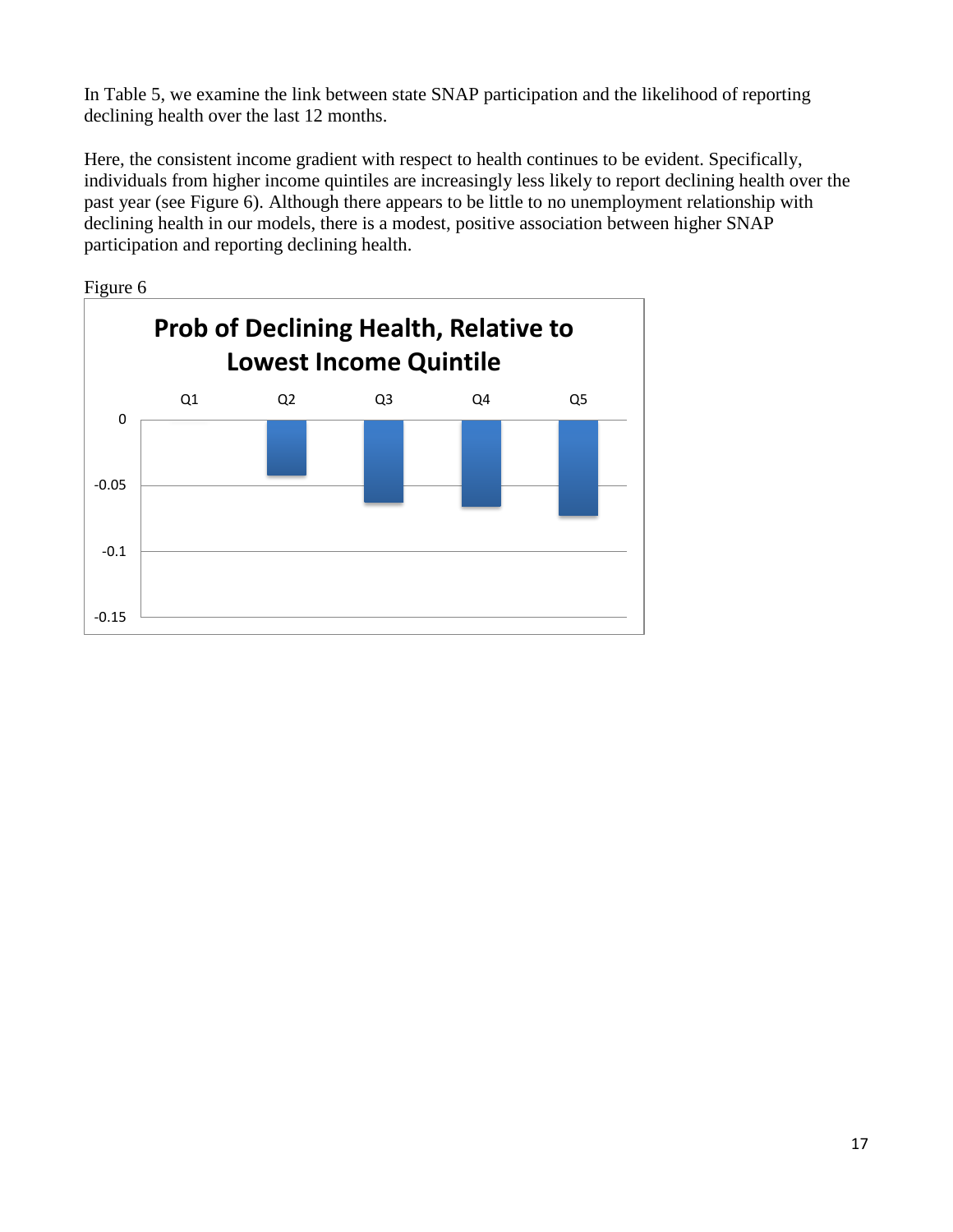| radio 9. Emicar i robability of ixeporting Declining Ficarul. |              |              |               |
|---------------------------------------------------------------|--------------|--------------|---------------|
|                                                               | (1)          | (2)          | (3)           |
| <b>VARIABLES</b>                                              | w/ State FE  | w/ State FE  | w/ State FE   |
|                                                               |              |              |               |
| Quintile 20-40                                                | $-0.0421***$ | $-0.0421***$ | $-0.0399$ *** |
|                                                               | (0.004)      | (0.004)      | (0.004)       |
| Quintile 40-60                                                | $-0.0628***$ | $-0.0628***$ | $-0.0586***$  |
|                                                               | (0.004)      | (0.004)      | (0.004)       |
| Quintile 60-80                                                | $-0.0657***$ | $-0.0657***$ | $-0.0606***$  |
|                                                               | (0.004)      | (0.004)      | (0.005)       |
| Top 20                                                        | $-0.0727***$ | $-0.0727***$ | $-0.0727***$  |
|                                                               | (0.004)      | (0.004)      | (0.004)       |
| Lagged High UR                                                | $-0.0006$    | $-0.0006$    | 0.0002        |
|                                                               | (0.000)      | (0.000)      | (0.000)       |
| Quintile 20-40×High UR                                        | $-0.0004$    | $-0.0004$    | $-0.0008$     |
|                                                               | (0.001)      | (0.001)      | (0.001)       |
| Quintile 40-60×High UR                                        | 0.0007       | 0.0007       | $-0.0001$     |
|                                                               | (0.001)      | (0.001)      | (0.001)       |
| Quintile 60-80×High UR                                        | 0.0001       | 0.0001       | $-0.0008$     |
|                                                               | (0.001)      | (0.001)      | (0.001)       |
| Top 20×High UR                                                | 0.0000       | 0.0000       | $-0.0002$     |
|                                                               | (0.001)      | (0.001)      | (0.001)       |
| <b>High SNAP Participation</b>                                |              |              | 0.0198***     |
|                                                               |              |              | (0.006)       |
| Quintile $20-40 \times$ High UR=1                             |              |              | $-0.0104$     |
|                                                               |              |              | (0.010)       |
| Quintile $40-60 \times$ High UR=1                             |              |              | $-0.0177*$    |
|                                                               |              |              | (0.010)       |
| Quintile $60-80 \times$ High UR=1                             |              |              | $-0.0238**$   |
|                                                               |              |              | (0.012)       |
| Top $20 \times$ High UR=1                                     |              |              | 0.0033        |
|                                                               |              |              | (0.010)       |
| High SNAP×High UR                                             |              |              | $-0.0031***$  |
|                                                               |              |              | (0.001)       |
| Quintile 20-40×High SNAP=1×High UR                            |              |              | 0.0016        |
|                                                               |              |              | (0.001)       |
| Quintile 40-60×High SNAP=1×High UR                            |              |              | $0.0032**$    |
|                                                               |              |              | (0.001)       |
| Quintile 60-80×High SNAP=1×High UR                            |              |              | $0.0040**$    |
|                                                               |              |              | (0.002)       |
| Top 20×High SNAP=1×High UR                                    |              |              | 0.0004        |
|                                                               |              |              | (0.001)       |
| Demographic controls                                          | Yes          | Yes          | Yes           |
| <b>State Fixed effects</b>                                    | Yes          | Yes          | Yes           |
|                                                               |              |              |               |
| Observations                                                  | 430,306      | 430,306      | 430,306       |
| R-squared                                                     | 0.026        | 0.026        | 0.026         |
|                                                               |              |              |               |

Table 5. Linear Probability of Reporting Declining Health.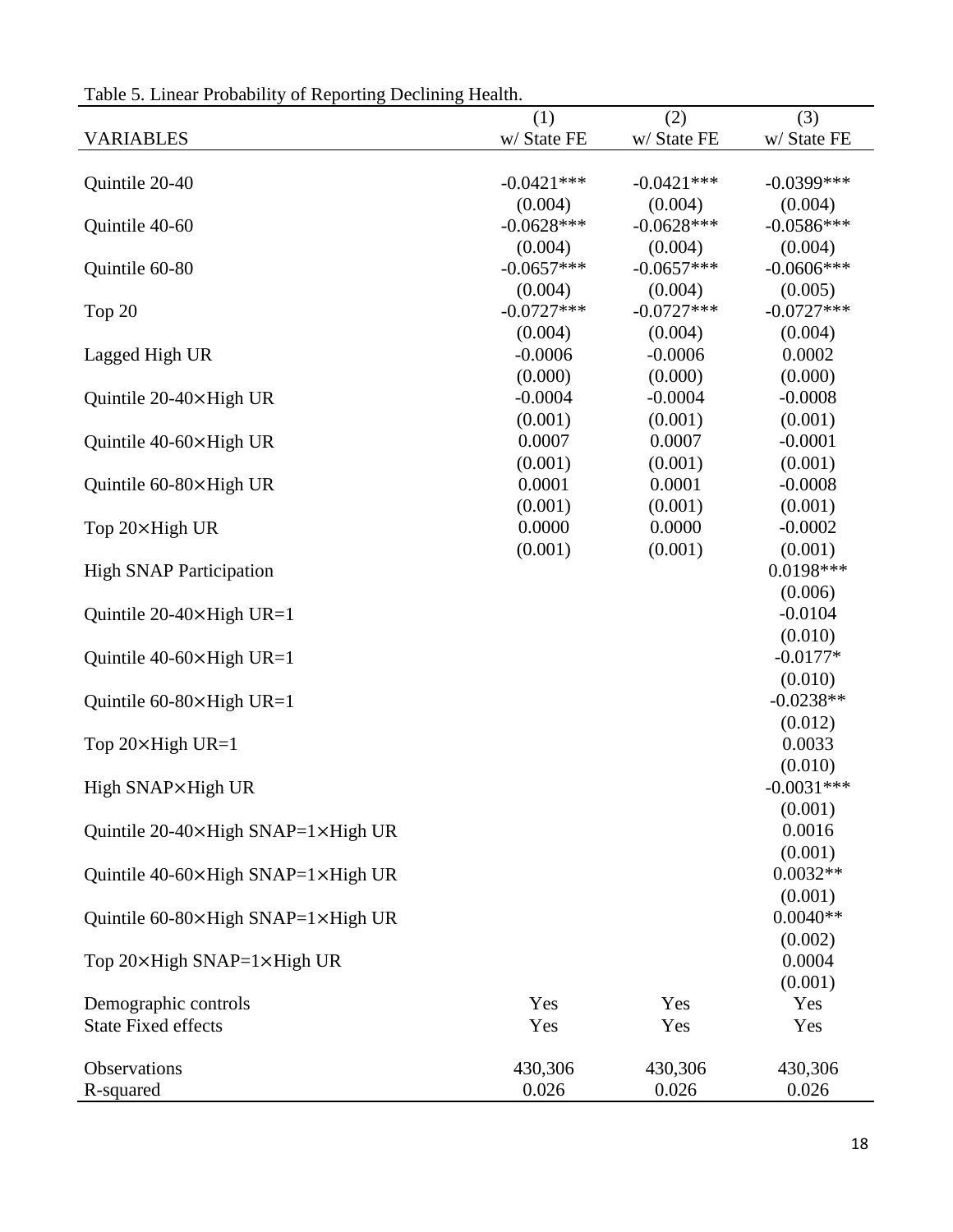We next explore, in Table 6, the likelihood of reporting ever having depression, and how this relates to income, unemployment, and SNAP participation. First, we find that persons in the top two quintiles are 11 to 15 percentage points less likely to ever report depressive symptoms, compared to those within the lowest income quintile (see Figure 7). There is no relationship, however, between the lagged unemployment rate and reporting ever being depressed. We do observe that respondents in high SNAP participation states are 12 percentage points more likely to report ever having depressive symptoms than respondents in low SNAP participation states.

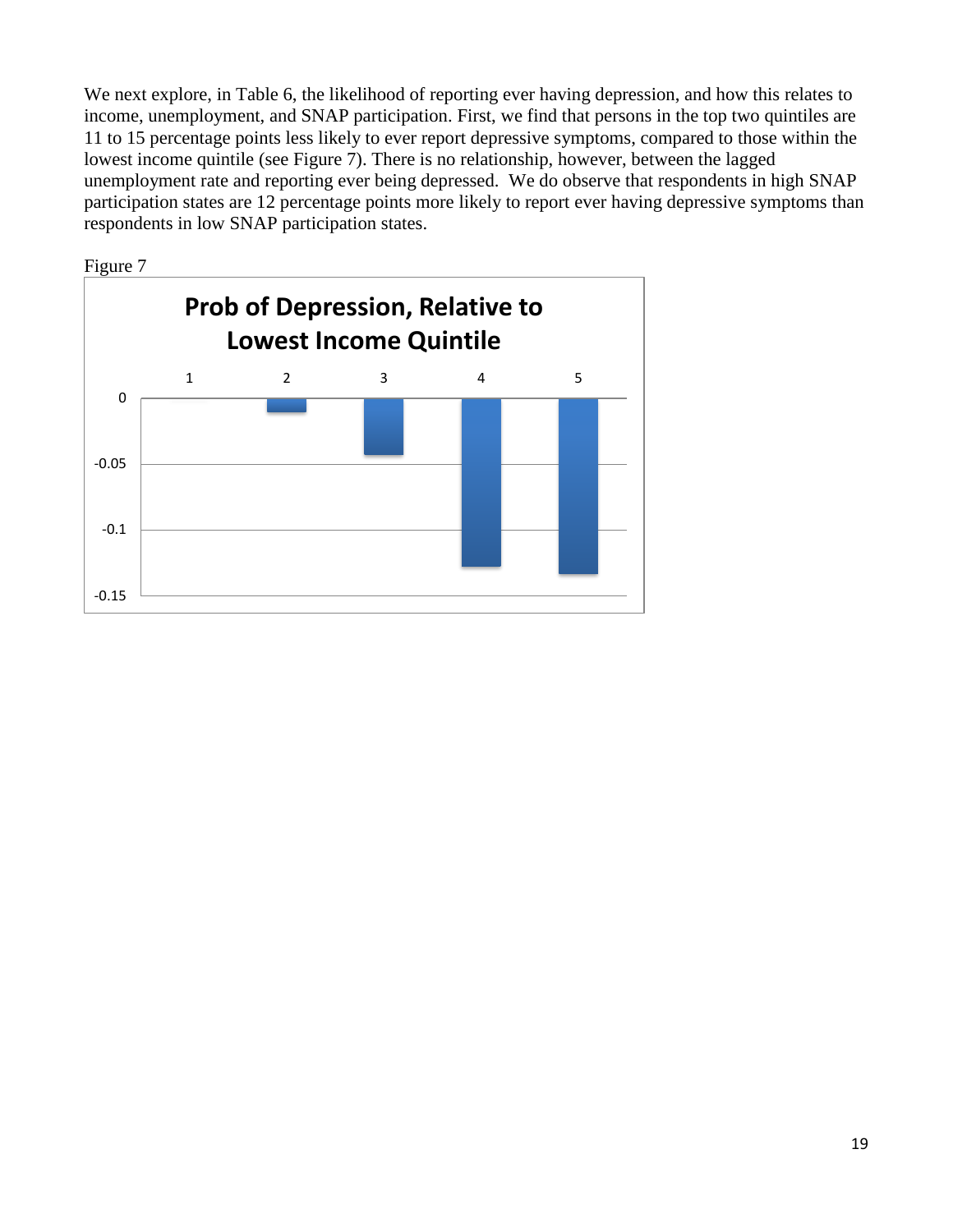| raoic o. Emear Frobability<br>of importing $E$ or the $m_{\xi}$ depressive $\theta$ yimpromis. |              |              |                   |
|------------------------------------------------------------------------------------------------|--------------|--------------|-------------------|
|                                                                                                | (1)          | (2)          | (3)               |
| <b>VARIABLES</b>                                                                               | w/ State FE  | w/ State FE  | w/ State FE       |
|                                                                                                |              |              |                   |
| Quintile 20-40                                                                                 | $-0.0101$    | $-0.0101$    | 0.0135            |
|                                                                                                | (0.030)      | (0.030)      | (0.037)           |
| Quintile 40-60                                                                                 | $-0.0429$    | $-0.0427$    | $-0.0220$         |
|                                                                                                | (0.028)      | (0.028)      | (0.035)           |
| Quintile 60-80                                                                                 | $-0.1275***$ | $-0.1274***$ | $-0.1073***$      |
|                                                                                                | (0.032)      | (0.032)      | (0.041)           |
| Top $20$                                                                                       | $-0.1330***$ | $-0.1326***$ | $-0.1452***$      |
|                                                                                                | (0.027)      | (0.027)      | (0.035)           |
| Lagged High UR                                                                                 | 0.0005       | 0.0012       | 0.0048            |
|                                                                                                | (0.004)      | (0.004)      | (0.004)           |
| Quintile 20-40×High UR                                                                         | $-0.0064*$   | $-0.0064*$   | $-0.0081*$        |
|                                                                                                | (0.003)      | (0.003)      | (0.004)           |
| Quintile 40-60×High UR                                                                         | $-0.0040$    | $-0.0040$    | $-0.0058$         |
|                                                                                                | (0.003)      | (0.003)      | (0.004)           |
| Quintile 60-80×High UR                                                                         | 0.0025       | 0.0025       | 0.0004            |
|                                                                                                | (0.004)      | (0.004)      | (0.005)           |
| Top 20×High UR                                                                                 | 0.0008       | 0.0007       | 0.0012            |
|                                                                                                | (0.003)      | (0.003)      | (0.004)           |
| <b>High SNAP Participation</b>                                                                 |              |              | $0.1191***$       |
|                                                                                                |              |              | (0.044)           |
| Quintile $20-40 \times$ High UR=1                                                              |              |              | $-0.0778$         |
|                                                                                                |              |              | (0.061)           |
| Quintile $40-60 \times$ High UR=1                                                              |              |              | $-0.0698$         |
|                                                                                                |              |              | (0.057)           |
| Quintile $60-80 \times$ High UR=1                                                              |              |              | $-0.0586$         |
|                                                                                                |              |              | (0.067)           |
| Top $20 \times$ High UR=1                                                                      |              |              | 0.0421            |
|                                                                                                |              |              | (0.056)           |
| High SNAP×High UR                                                                              |              |              | $-0.0128**$       |
|                                                                                                |              |              | (0.005)<br>0.0052 |
| Quintile 20-40×High SNAP=1×High UR                                                             |              |              | (0.007)           |
|                                                                                                |              |              | 0.0058            |
| Quintile 40-60×High SNAP=1×High UR                                                             |              |              | (0.007)           |
| Quintile 60-80×High SNAP=1×High UR                                                             |              |              | 0.0059            |
|                                                                                                |              |              | (0.008)           |
| Top $20 \times$ High SNAP= $1 \times$ High UR                                                  |              |              | $-0.0020$         |
|                                                                                                |              |              | (0.006)           |
| Demographic controls                                                                           | Yes          | Yes          | Yes               |
| <b>State Fixed effects</b>                                                                     | Yes          | Yes          | Yes               |
|                                                                                                |              |              |                   |
| Observations                                                                                   | 60,350       | 60,350       | 60,350            |
| R-squared                                                                                      | 0.040        | 0.040        | 0.041             |

Table 6. Linear Probability of Reporting Ever Having Depressive Symptoms.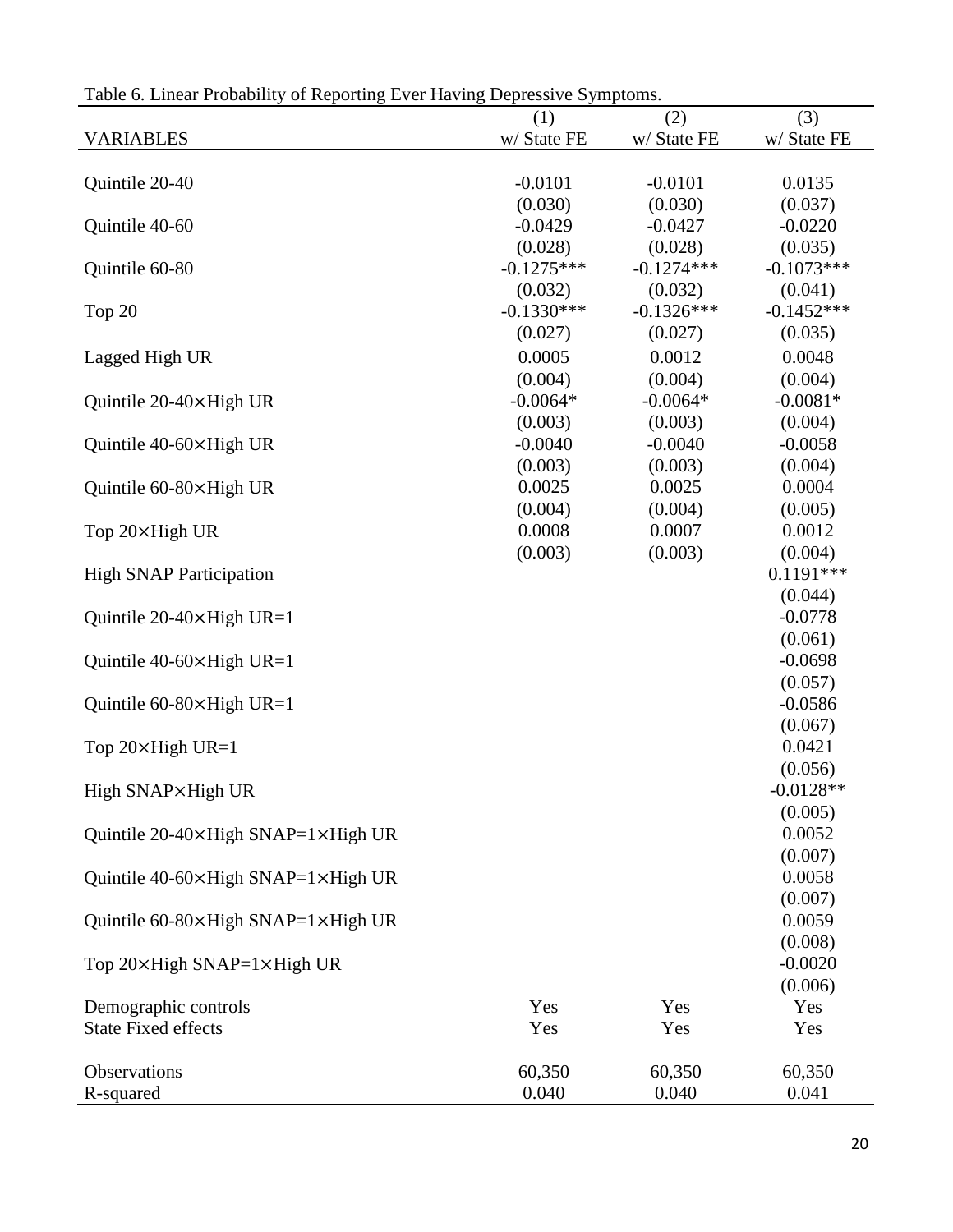Finally, we examine how BMI relates to income, unemployment, and SNAP participation in Table 7. Here, as across all of our models, middle income quintiles report consistently higher body mass index scores (see Figure 8) than either individuals in the lowest or highest income quintiles. The lagged unemployment rate is unrelated to BMI. Food stamp participation levels are positively associated with body mass index, but only for individuals in the lowest income quintile. In this instance, there is no clear linkage to the state unemployment rate, nor do food stamps appear to provide any particular buffering for low and moderate income residents against higher BMI.



Figure 8

|                                 | (1)          | (2)          | (3)          |
|---------------------------------|--------------|--------------|--------------|
| <b>VARIABLES</b>                | w/ State FE  | w/ State FE  | w/ State FE  |
|                                 |              |              |              |
| Quintile 20-40                  | $0.2449***$  | $0.2476***$  | 0.2819***    |
|                                 | (0.081)      | (0.081)      | (0.089)      |
| Quintile 40-60                  | $0.3867***$  | $0.3889***$  | $0.3908***$  |
|                                 | (0.080)      | (0.080)      | (0.088)      |
| Quintile 60-80                  | $0.3046***$  | $0.3067***$  | $0.3440***$  |
|                                 | (0.094)      | (0.094)      | (0.104)      |
| Top 20                          | $-0.1247$    | $-0.1260$    | $-0.1271$    |
|                                 | (0.081)      | (0.081)      | (0.091)      |
| Lagged High UR                  | $-0.0025$    | $-0.0028$    | 0.0063       |
|                                 | (0.008)      | (0.008)      | (0.009)      |
| Quintile 20-40×High UR          | $-0.0184$    | $-0.0189$    | $-0.0212$    |
|                                 | (0.012)      | (0.012)      | (0.014)      |
| Quintile $40-60 \times$ High UR | $-0.0377***$ | $-0.0381***$ | $-0.0337**$  |
|                                 | (0.012)      | (0.012)      | (0.014)      |
| Quintile 60-80×High UR          | $-0.0473***$ | $-0.0476***$ | $-0.0469***$ |
|                                 | (0.014)      | (0.014)      | (0.016)      |
| Top 20×High UR                  | $-0.0741***$ | $-0.0739***$ | $-0.0683***$ |
|                                 | (0.012)      | (0.012)      | (0.014)      |
|                                 |              |              |              |

#### Table 7. OLS Determinants of BMI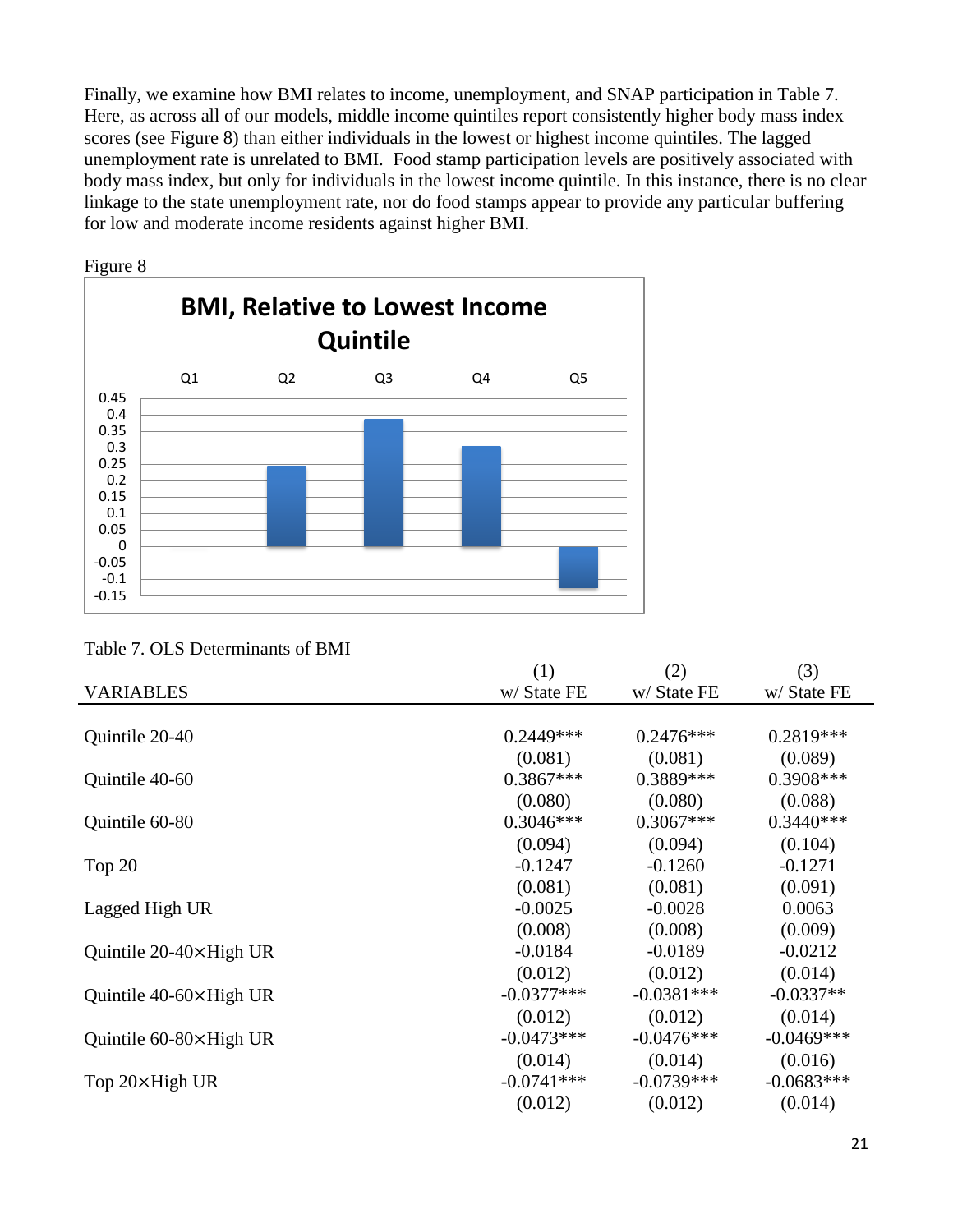| $-0.2568$<br>Quintile 20-40×High FS=1<br>(0.219)<br>$-0.1436$<br>Quintile $40-60 \times$ High FS=1<br>(0.212)<br>$-0.4256*$<br>Quintile 60-80×High FS=1<br>(0.251)<br>$-0.2178$<br>Top 20×High FS=1<br>(0.207)<br>$-0.0485***$<br>High FS×High UR<br>(0.018)<br>0.0222<br>Quintile 20-40 $\times$ High FS=1 $\times$ High UR<br>(0.031)<br>$-0.0005$<br>Quintile $40-60 \times$ High FS=1 $\times$ High UR<br>(0.029)<br>0.0300<br>Quintile $60-80 \times$ High FS= $1 \times$ High UR<br>(0.035)<br>0.0080<br>Top 20×High FS=1×High UR<br>(0.028)<br>$0.0173***$<br>$0.0173***$<br>$0.0173***$<br>Age<br>(0.001)<br>(0.001)<br>(0.001)<br>$0.6510***$<br>$0.6510***$<br>$0.6509***$<br>Male<br>(0.018)<br>(0.018)<br>(0.018)<br>$0.1011***$<br>$0.1034***$<br>$0.1022***$<br><b>Survey Year</b><br>(0.003)<br>(0.003)<br>(0.003)<br>0.0118<br>0.0119<br>0.0121<br><b>Interview Quarter</b><br>(0.008)<br>(0.008)<br>(0.008)<br>$0.6300***$<br>$0.6303***$<br>$0.6289***$<br>Married<br>(0.021)<br>(0.021)<br>(0.021)<br>$1.0070***$<br>$1.0072***$<br>$1.0121***$<br>Citizen<br>(0.040)<br>(0.040)<br>(0.040)<br><b>High School</b><br>$-0.1399$ ***<br>$-0.1401***$<br>$-0.1400***$<br>(0.024)<br>(0.024)<br>(0.024)<br>$-0.6236***$<br>$-0.6234***$<br>$-0.6233***$<br>Some College<br>(0.024)<br>(0.024)<br>(0.024)<br>$-1.1747***$<br>$-1.1747***$<br>$-1.1740***$<br>College<br>(0.035)<br>(0.035)<br>(0.035)<br>0.8599***<br>$0.8618***$<br>0.8599***<br>White<br>(0.039)<br>(0.039)<br>(0.039)<br>2.7770***<br>2.7784 ***<br>2.7775***<br><b>Black</b><br>(0.047)<br>(0.047)<br>(0.047)<br>$-0.1457***$<br><b>Participation Rate</b><br>(0.037)<br>Observations<br>418,550<br>418,550<br>418,550<br>0.039 | <b>High FS Participation</b> |       |       | 0.2828** |
|-------------------------------------------------------------------------------------------------------------------------------------------------------------------------------------------------------------------------------------------------------------------------------------------------------------------------------------------------------------------------------------------------------------------------------------------------------------------------------------------------------------------------------------------------------------------------------------------------------------------------------------------------------------------------------------------------------------------------------------------------------------------------------------------------------------------------------------------------------------------------------------------------------------------------------------------------------------------------------------------------------------------------------------------------------------------------------------------------------------------------------------------------------------------------------------------------------------------------------------------------------------------------------------------------------------------------------------------------------------------------------------------------------------------------------------------------------------------------------------------------------------------------------------------------------------------------------------------------------------------------------------------------------------------------------------------------------------------|------------------------------|-------|-------|----------|
|                                                                                                                                                                                                                                                                                                                                                                                                                                                                                                                                                                                                                                                                                                                                                                                                                                                                                                                                                                                                                                                                                                                                                                                                                                                                                                                                                                                                                                                                                                                                                                                                                                                                                                                   |                              |       |       | (0.132)  |
|                                                                                                                                                                                                                                                                                                                                                                                                                                                                                                                                                                                                                                                                                                                                                                                                                                                                                                                                                                                                                                                                                                                                                                                                                                                                                                                                                                                                                                                                                                                                                                                                                                                                                                                   |                              |       |       |          |
|                                                                                                                                                                                                                                                                                                                                                                                                                                                                                                                                                                                                                                                                                                                                                                                                                                                                                                                                                                                                                                                                                                                                                                                                                                                                                                                                                                                                                                                                                                                                                                                                                                                                                                                   |                              |       |       |          |
|                                                                                                                                                                                                                                                                                                                                                                                                                                                                                                                                                                                                                                                                                                                                                                                                                                                                                                                                                                                                                                                                                                                                                                                                                                                                                                                                                                                                                                                                                                                                                                                                                                                                                                                   |                              |       |       |          |
|                                                                                                                                                                                                                                                                                                                                                                                                                                                                                                                                                                                                                                                                                                                                                                                                                                                                                                                                                                                                                                                                                                                                                                                                                                                                                                                                                                                                                                                                                                                                                                                                                                                                                                                   |                              |       |       |          |
|                                                                                                                                                                                                                                                                                                                                                                                                                                                                                                                                                                                                                                                                                                                                                                                                                                                                                                                                                                                                                                                                                                                                                                                                                                                                                                                                                                                                                                                                                                                                                                                                                                                                                                                   |                              |       |       |          |
|                                                                                                                                                                                                                                                                                                                                                                                                                                                                                                                                                                                                                                                                                                                                                                                                                                                                                                                                                                                                                                                                                                                                                                                                                                                                                                                                                                                                                                                                                                                                                                                                                                                                                                                   |                              |       |       |          |
|                                                                                                                                                                                                                                                                                                                                                                                                                                                                                                                                                                                                                                                                                                                                                                                                                                                                                                                                                                                                                                                                                                                                                                                                                                                                                                                                                                                                                                                                                                                                                                                                                                                                                                                   |                              |       |       |          |
|                                                                                                                                                                                                                                                                                                                                                                                                                                                                                                                                                                                                                                                                                                                                                                                                                                                                                                                                                                                                                                                                                                                                                                                                                                                                                                                                                                                                                                                                                                                                                                                                                                                                                                                   |                              |       |       |          |
|                                                                                                                                                                                                                                                                                                                                                                                                                                                                                                                                                                                                                                                                                                                                                                                                                                                                                                                                                                                                                                                                                                                                                                                                                                                                                                                                                                                                                                                                                                                                                                                                                                                                                                                   |                              |       |       |          |
|                                                                                                                                                                                                                                                                                                                                                                                                                                                                                                                                                                                                                                                                                                                                                                                                                                                                                                                                                                                                                                                                                                                                                                                                                                                                                                                                                                                                                                                                                                                                                                                                                                                                                                                   |                              |       |       |          |
|                                                                                                                                                                                                                                                                                                                                                                                                                                                                                                                                                                                                                                                                                                                                                                                                                                                                                                                                                                                                                                                                                                                                                                                                                                                                                                                                                                                                                                                                                                                                                                                                                                                                                                                   |                              |       |       |          |
|                                                                                                                                                                                                                                                                                                                                                                                                                                                                                                                                                                                                                                                                                                                                                                                                                                                                                                                                                                                                                                                                                                                                                                                                                                                                                                                                                                                                                                                                                                                                                                                                                                                                                                                   |                              |       |       |          |
|                                                                                                                                                                                                                                                                                                                                                                                                                                                                                                                                                                                                                                                                                                                                                                                                                                                                                                                                                                                                                                                                                                                                                                                                                                                                                                                                                                                                                                                                                                                                                                                                                                                                                                                   |                              |       |       |          |
|                                                                                                                                                                                                                                                                                                                                                                                                                                                                                                                                                                                                                                                                                                                                                                                                                                                                                                                                                                                                                                                                                                                                                                                                                                                                                                                                                                                                                                                                                                                                                                                                                                                                                                                   |                              |       |       |          |
|                                                                                                                                                                                                                                                                                                                                                                                                                                                                                                                                                                                                                                                                                                                                                                                                                                                                                                                                                                                                                                                                                                                                                                                                                                                                                                                                                                                                                                                                                                                                                                                                                                                                                                                   |                              |       |       |          |
|                                                                                                                                                                                                                                                                                                                                                                                                                                                                                                                                                                                                                                                                                                                                                                                                                                                                                                                                                                                                                                                                                                                                                                                                                                                                                                                                                                                                                                                                                                                                                                                                                                                                                                                   |                              |       |       |          |
|                                                                                                                                                                                                                                                                                                                                                                                                                                                                                                                                                                                                                                                                                                                                                                                                                                                                                                                                                                                                                                                                                                                                                                                                                                                                                                                                                                                                                                                                                                                                                                                                                                                                                                                   |                              |       |       |          |
|                                                                                                                                                                                                                                                                                                                                                                                                                                                                                                                                                                                                                                                                                                                                                                                                                                                                                                                                                                                                                                                                                                                                                                                                                                                                                                                                                                                                                                                                                                                                                                                                                                                                                                                   |                              |       |       |          |
|                                                                                                                                                                                                                                                                                                                                                                                                                                                                                                                                                                                                                                                                                                                                                                                                                                                                                                                                                                                                                                                                                                                                                                                                                                                                                                                                                                                                                                                                                                                                                                                                                                                                                                                   |                              |       |       |          |
|                                                                                                                                                                                                                                                                                                                                                                                                                                                                                                                                                                                                                                                                                                                                                                                                                                                                                                                                                                                                                                                                                                                                                                                                                                                                                                                                                                                                                                                                                                                                                                                                                                                                                                                   |                              |       |       |          |
|                                                                                                                                                                                                                                                                                                                                                                                                                                                                                                                                                                                                                                                                                                                                                                                                                                                                                                                                                                                                                                                                                                                                                                                                                                                                                                                                                                                                                                                                                                                                                                                                                                                                                                                   |                              |       |       |          |
|                                                                                                                                                                                                                                                                                                                                                                                                                                                                                                                                                                                                                                                                                                                                                                                                                                                                                                                                                                                                                                                                                                                                                                                                                                                                                                                                                                                                                                                                                                                                                                                                                                                                                                                   |                              |       |       |          |
|                                                                                                                                                                                                                                                                                                                                                                                                                                                                                                                                                                                                                                                                                                                                                                                                                                                                                                                                                                                                                                                                                                                                                                                                                                                                                                                                                                                                                                                                                                                                                                                                                                                                                                                   |                              |       |       |          |
|                                                                                                                                                                                                                                                                                                                                                                                                                                                                                                                                                                                                                                                                                                                                                                                                                                                                                                                                                                                                                                                                                                                                                                                                                                                                                                                                                                                                                                                                                                                                                                                                                                                                                                                   |                              |       |       |          |
|                                                                                                                                                                                                                                                                                                                                                                                                                                                                                                                                                                                                                                                                                                                                                                                                                                                                                                                                                                                                                                                                                                                                                                                                                                                                                                                                                                                                                                                                                                                                                                                                                                                                                                                   |                              |       |       |          |
|                                                                                                                                                                                                                                                                                                                                                                                                                                                                                                                                                                                                                                                                                                                                                                                                                                                                                                                                                                                                                                                                                                                                                                                                                                                                                                                                                                                                                                                                                                                                                                                                                                                                                                                   |                              |       |       |          |
|                                                                                                                                                                                                                                                                                                                                                                                                                                                                                                                                                                                                                                                                                                                                                                                                                                                                                                                                                                                                                                                                                                                                                                                                                                                                                                                                                                                                                                                                                                                                                                                                                                                                                                                   |                              |       |       |          |
|                                                                                                                                                                                                                                                                                                                                                                                                                                                                                                                                                                                                                                                                                                                                                                                                                                                                                                                                                                                                                                                                                                                                                                                                                                                                                                                                                                                                                                                                                                                                                                                                                                                                                                                   |                              |       |       |          |
|                                                                                                                                                                                                                                                                                                                                                                                                                                                                                                                                                                                                                                                                                                                                                                                                                                                                                                                                                                                                                                                                                                                                                                                                                                                                                                                                                                                                                                                                                                                                                                                                                                                                                                                   |                              |       |       |          |
|                                                                                                                                                                                                                                                                                                                                                                                                                                                                                                                                                                                                                                                                                                                                                                                                                                                                                                                                                                                                                                                                                                                                                                                                                                                                                                                                                                                                                                                                                                                                                                                                                                                                                                                   |                              |       |       |          |
|                                                                                                                                                                                                                                                                                                                                                                                                                                                                                                                                                                                                                                                                                                                                                                                                                                                                                                                                                                                                                                                                                                                                                                                                                                                                                                                                                                                                                                                                                                                                                                                                                                                                                                                   |                              |       |       |          |
|                                                                                                                                                                                                                                                                                                                                                                                                                                                                                                                                                                                                                                                                                                                                                                                                                                                                                                                                                                                                                                                                                                                                                                                                                                                                                                                                                                                                                                                                                                                                                                                                                                                                                                                   |                              |       |       |          |
|                                                                                                                                                                                                                                                                                                                                                                                                                                                                                                                                                                                                                                                                                                                                                                                                                                                                                                                                                                                                                                                                                                                                                                                                                                                                                                                                                                                                                                                                                                                                                                                                                                                                                                                   |                              |       |       |          |
|                                                                                                                                                                                                                                                                                                                                                                                                                                                                                                                                                                                                                                                                                                                                                                                                                                                                                                                                                                                                                                                                                                                                                                                                                                                                                                                                                                                                                                                                                                                                                                                                                                                                                                                   |                              |       |       |          |
|                                                                                                                                                                                                                                                                                                                                                                                                                                                                                                                                                                                                                                                                                                                                                                                                                                                                                                                                                                                                                                                                                                                                                                                                                                                                                                                                                                                                                                                                                                                                                                                                                                                                                                                   |                              |       |       |          |
|                                                                                                                                                                                                                                                                                                                                                                                                                                                                                                                                                                                                                                                                                                                                                                                                                                                                                                                                                                                                                                                                                                                                                                                                                                                                                                                                                                                                                                                                                                                                                                                                                                                                                                                   |                              |       |       |          |
|                                                                                                                                                                                                                                                                                                                                                                                                                                                                                                                                                                                                                                                                                                                                                                                                                                                                                                                                                                                                                                                                                                                                                                                                                                                                                                                                                                                                                                                                                                                                                                                                                                                                                                                   |                              |       |       |          |
|                                                                                                                                                                                                                                                                                                                                                                                                                                                                                                                                                                                                                                                                                                                                                                                                                                                                                                                                                                                                                                                                                                                                                                                                                                                                                                                                                                                                                                                                                                                                                                                                                                                                                                                   |                              |       |       |          |
|                                                                                                                                                                                                                                                                                                                                                                                                                                                                                                                                                                                                                                                                                                                                                                                                                                                                                                                                                                                                                                                                                                                                                                                                                                                                                                                                                                                                                                                                                                                                                                                                                                                                                                                   |                              |       |       |          |
|                                                                                                                                                                                                                                                                                                                                                                                                                                                                                                                                                                                                                                                                                                                                                                                                                                                                                                                                                                                                                                                                                                                                                                                                                                                                                                                                                                                                                                                                                                                                                                                                                                                                                                                   | R-squared                    | 0.039 | 0.039 |          |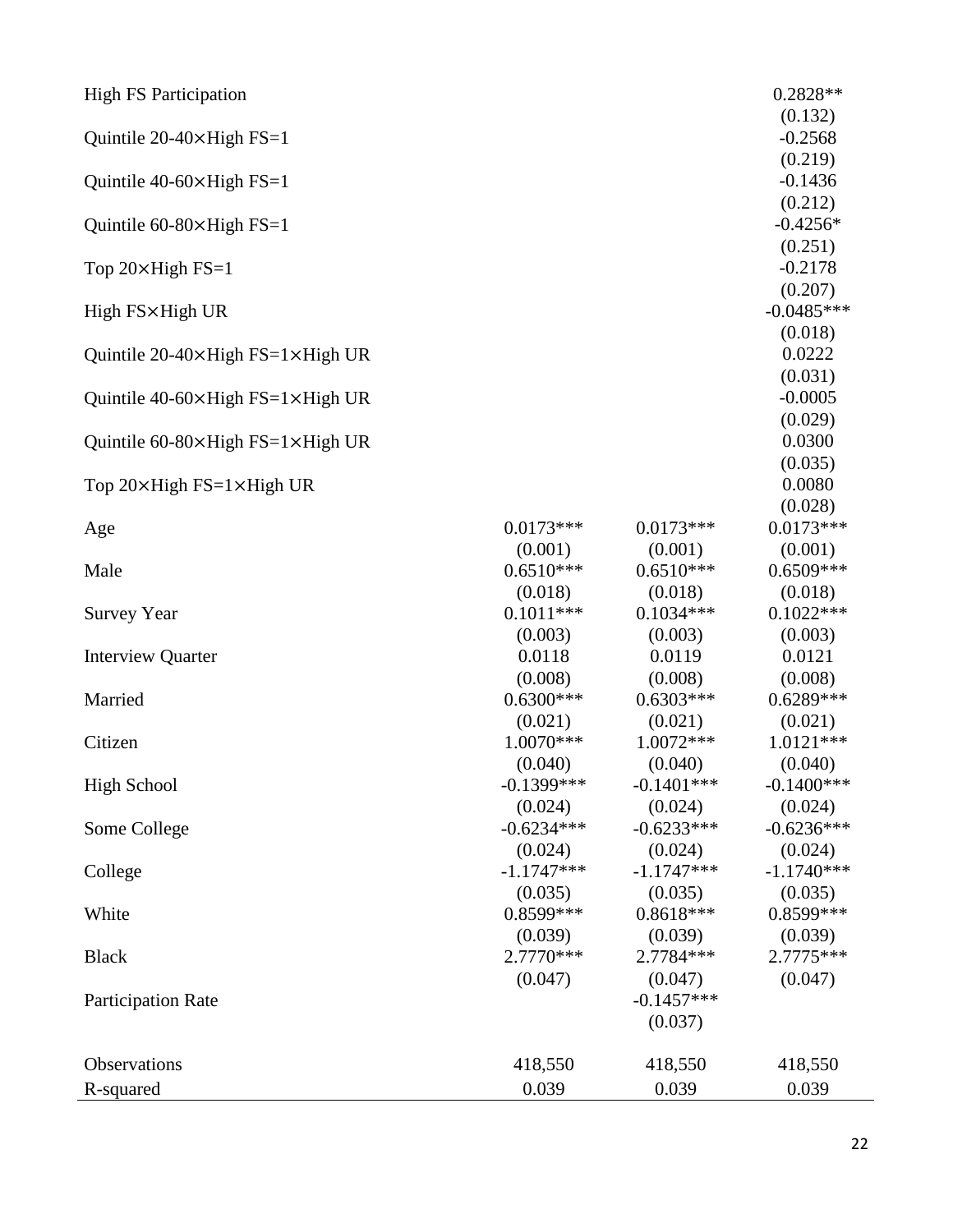#### DISCUSSION AND CONCLUSION

We hypothesized that (1) Low-income individuals and families have worse health and lower food security relative to higher income individuals and families; (2) Economic downturns lead to worse health and lower food security, on average; (3) The negative impact of economic downturns on health and food security are larger for low-income individuals and families relative to higher income individuals and families; (4) Participation in safety net programs, including SNAP, reduce the impact of both income and of economic downturns on health and food security; and (5) Participation in safety net programs, including SNAP, helps mitigate the negative impact of economic downturns on low-income individuals and families.

Our results provide strong confirmation for our first hypothesis. The relationship between income and both food insecurity and health can be found across a large number if outcomes. Moreover, the size of this income gradient is large and economically meaningful.

However, we find mixed and inconclusive evidence for our remaining hypotheses. Food insecurity outcomes are strongly related to the unemployment rate, while of the health outcomes only self-reported health is modestly related to the unemployment rate. Moreover, only in the case of unbalanced meals do the adverse effects of state-level economic conditions fall disproportionately on lower and moderate income households. Given that this component of our initial hypotheses—that lower income individuals and families are uniquely impacted by economic shocks—was not realized, perhaps unsurprisingly we do not find evidence that food stamps buffer against these economic shocks among low and moderateincome households.

We do find that food stamp participation, alone, is positively associated with a lowered likelihood of skipping or cutting meals, but that it is also associated with an increased likelihood of worsened health over the past 12 months, as well as increased rates of reported depression and higher BMI for individuals in the lowest income quintile. In the same models where large depression correlations emerge, we also find that individuals residing in high unemployment states with high food stamp participation are, at the margin, less likely to report depression.

In many instances, the sample sizes across our 6 models vary according the availability of the outcome variables we choose to examine. In some instances, including assessments of food insecurity variables, researchers should return to these questions as time elapses, so as to capture greater variation in economic conditions and how these relate to outcomes. Additionally, the regression modeling will benefit from larger sample sizes.

Our measure of state SNAP participation equals the number of state SNAP recipients as a share of the state population. This potentially mis-measures participation rates, and extensions of this study could employ newer methods of estimating participation.

Our study provides evidence that lower income Americans are at higher risk of both poor health, depression, and food insecurity. In some instances, this link is heightened by unemployment, but in many instances the economy's impact seems to be muted—perhaps by the functioning of the social safety net and programs like SNAP. In the baseline, the state SNAP participation rate is associated with improved food security. At the same time, respondents in these same states were more likely to be obese, report declining health over the past 12 months, and to report depression at any time. This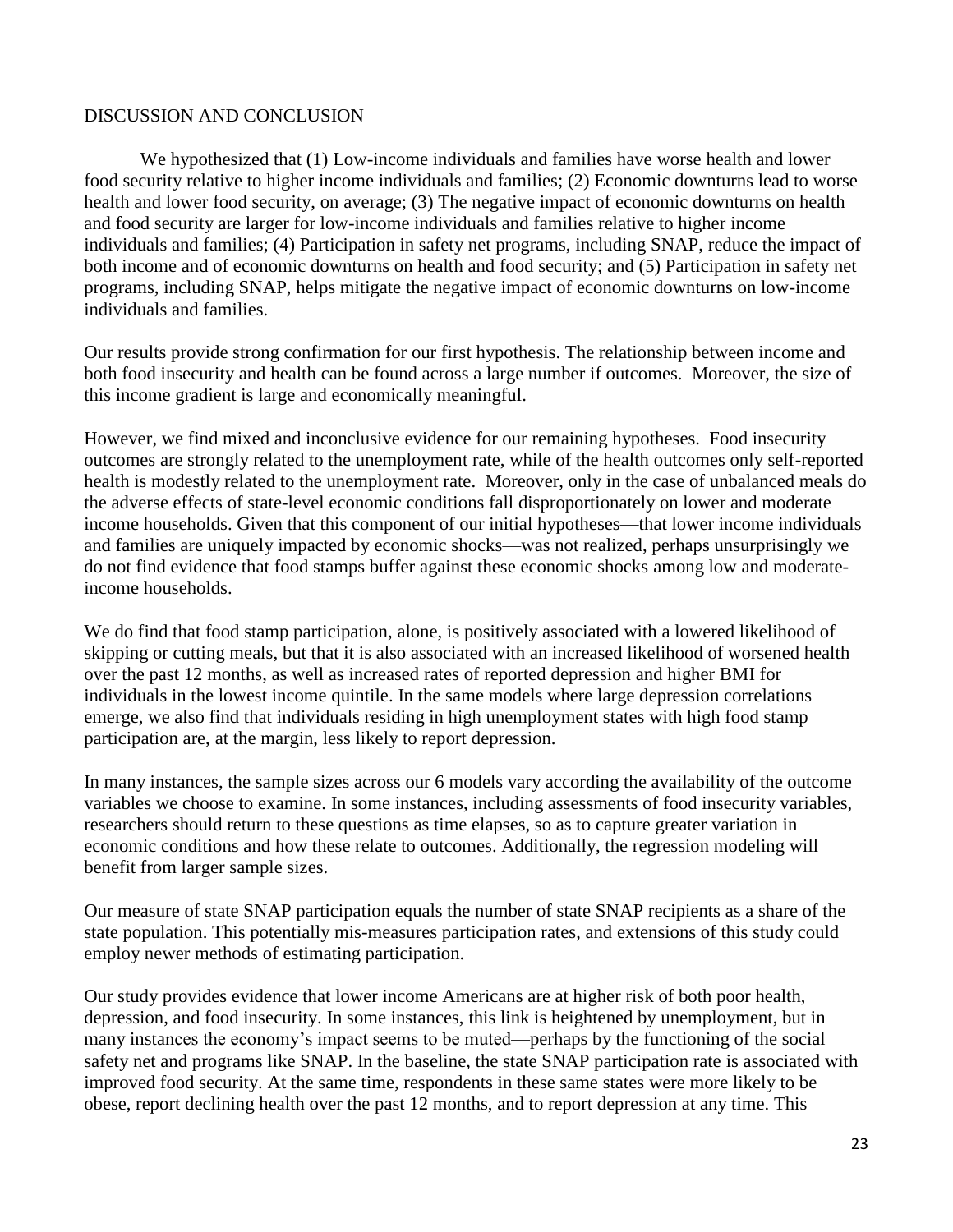association is more likely a reflection of the work-conditions facing today's SNAP recipients, many of whom are likely to face part-time work conditions and flat wages (Hardy, Smeeding, and Ziliak 2017). Future work on this subject can incorporate a refined definition of SNAP participation. Another important extension would include further stratifying the sample by race and gender, to understand whether economic shocks impose differential effects across demographics.